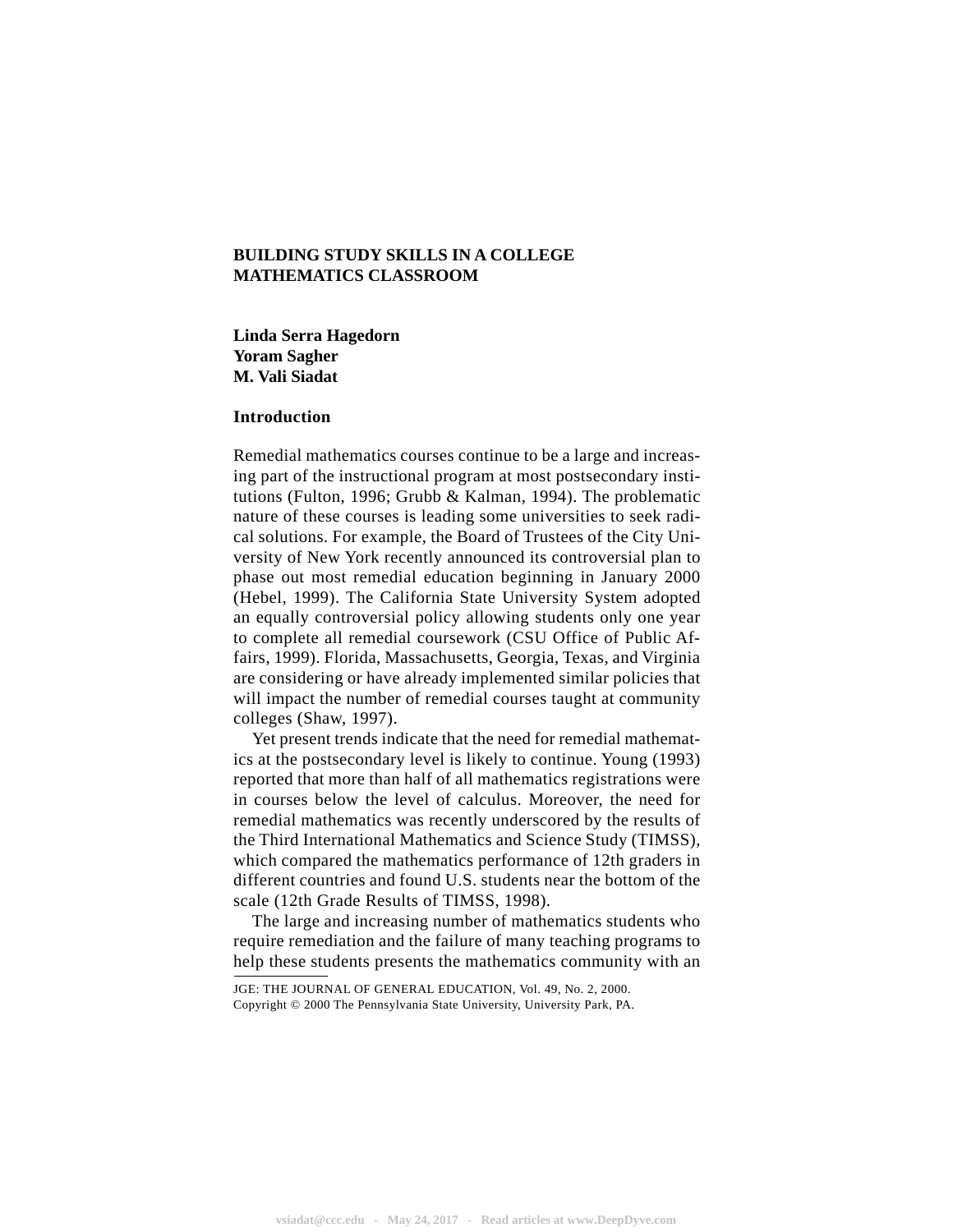important challenge (Adelman, 1995; Young, 1993). The study presented in this paper tested a program of teaching lower-level (remedial) mathematics with the ultimate goal of increased mathematics performance, work, study, and concentration skills. We employed techniques derived from developmental psychology intertwined with educational theories on cognitive student mediation, teaching strategies, and good practices in undergraduate education (Chickering & Gamson, 1987; McKeachie, Pintrich, Lin, & Smith, 1986).

# **Review of the Literature**

### *Developmental Psychology*

Unsuccessful college students do not necessarily lack intelligence or a desire to succeed. Rather, they are constrained by learned or acquired behavior patterns that inhibit advanced learning (Fad & Ryser, 1993; Hodges, 1981; Miglietti & Strange, 1998; Robinson, 1994). Examples of behaviors and learned conditions detrimental to learning include the following:

- short attention spans, the inability to concentrate on a task for more than a few minutes (Horn & Packard, 1985; Lee & Meyer, 1994; Soraci et al., 1986);
- little or no attention to assigned homework (Keith, 1982; Robinson, 1994; Vratanina, 1988);
- short time horizons, deadlines more than a few days away are rarely acted upon (Beswick, Rothblum, & Mann, 1988; Solomon & Rothblum, 1984);
- failure to learn from mistakes, in particular the inability to use mistakes on exams as guides for further study (Hodges, 1981);
- passivity, the hope to pass a course without being noticed and the failure to ask for help when needed (Hodges, 1981; Lee & Meyer, 1994);
- poor attendance patterns (de Jung & Duckworth, 1985, 1986);
- low levels of self-esteem (Calsyn & Kenny, 1977; Carr, Borkowski, & Maxwell, 1991; Garfield, 1993).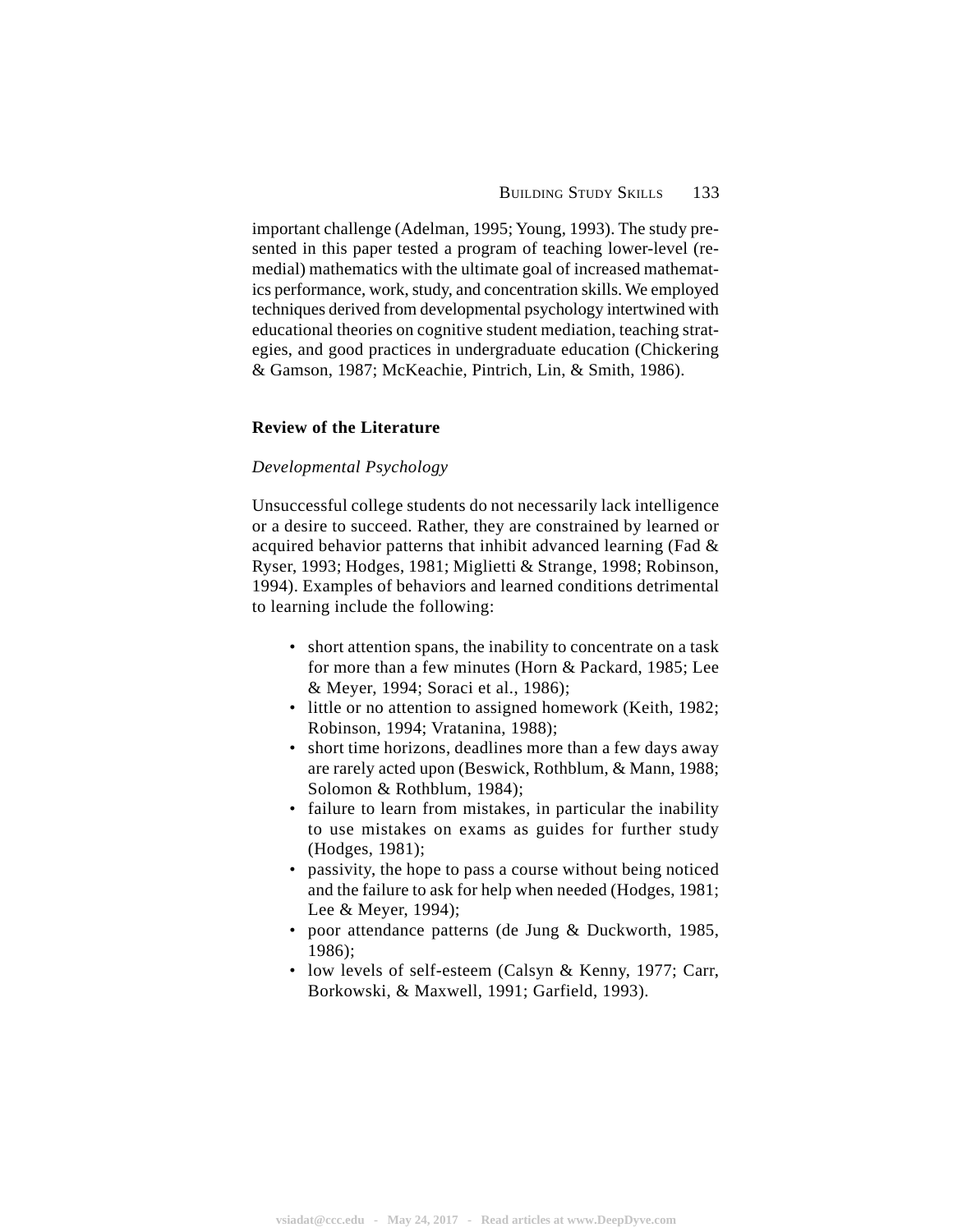Of course, the aforementioned conditions apply to the general educational environment, not just mathematics. Therefore, any successful attempt to change student behaviors in a way that promotes success in mathematics has the potential of promoting success in other subjects as well.

## *Intervention*

According to the cognitive and instructional psychology literature, appropriate process-oriented instructional practices can mediate and counteract the aforementioned behaviors and learned conditions (Murray, 1991; Pintrich, Cross, Kozma, & McKeachie, 1986). Thus, the teaching of learning strategies (i.e., how to learn) may be as important as the teaching of academic content (i.e., what to learn). The teaching of learning strategies provides assistance to learners as they process information and structure it in memory (Farnham-Diggory, 1977). According to Weinstein and Mayer, "Good teaching teaches students how to learn, how to remember, how to think, and how to motivate themselves" (1986, p. 315). More specifically, Weinstein and Mayer identified categories of learning strategies that affect the encoding process and subsequent learning outcomes and performance. The categories are provided in Table 1.

The teaching of learning strategies appeared to be quite effective in a study reported by Weinstein and Underwood (1985). The study used elaboration and self-monitoring strategies to increase reading comprehension, reduce anxiety, and improve grades in subsequent coursework. The work of Treisman (1992) provided

| <b>Learning Strategy</b> | Teaching students to:                                    |
|--------------------------|----------------------------------------------------------|
| Rehearsal                | Repeat and/or restate information                        |
| Elaboration              | Form mental images through paraphrasing                  |
|                          | summarizing, and describing                              |
|                          | Relate new information to that already learned           |
| Organizational           | Sort and/or group information                            |
|                          | Create informational hierarchies                         |
| Comprehension monitoring | Check for self-learning                                  |
| Affective strategies     | Be attentive, alert, relaxed, free of test anxiety, etc. |

**Table 1.** Learning Strategies and Outcomes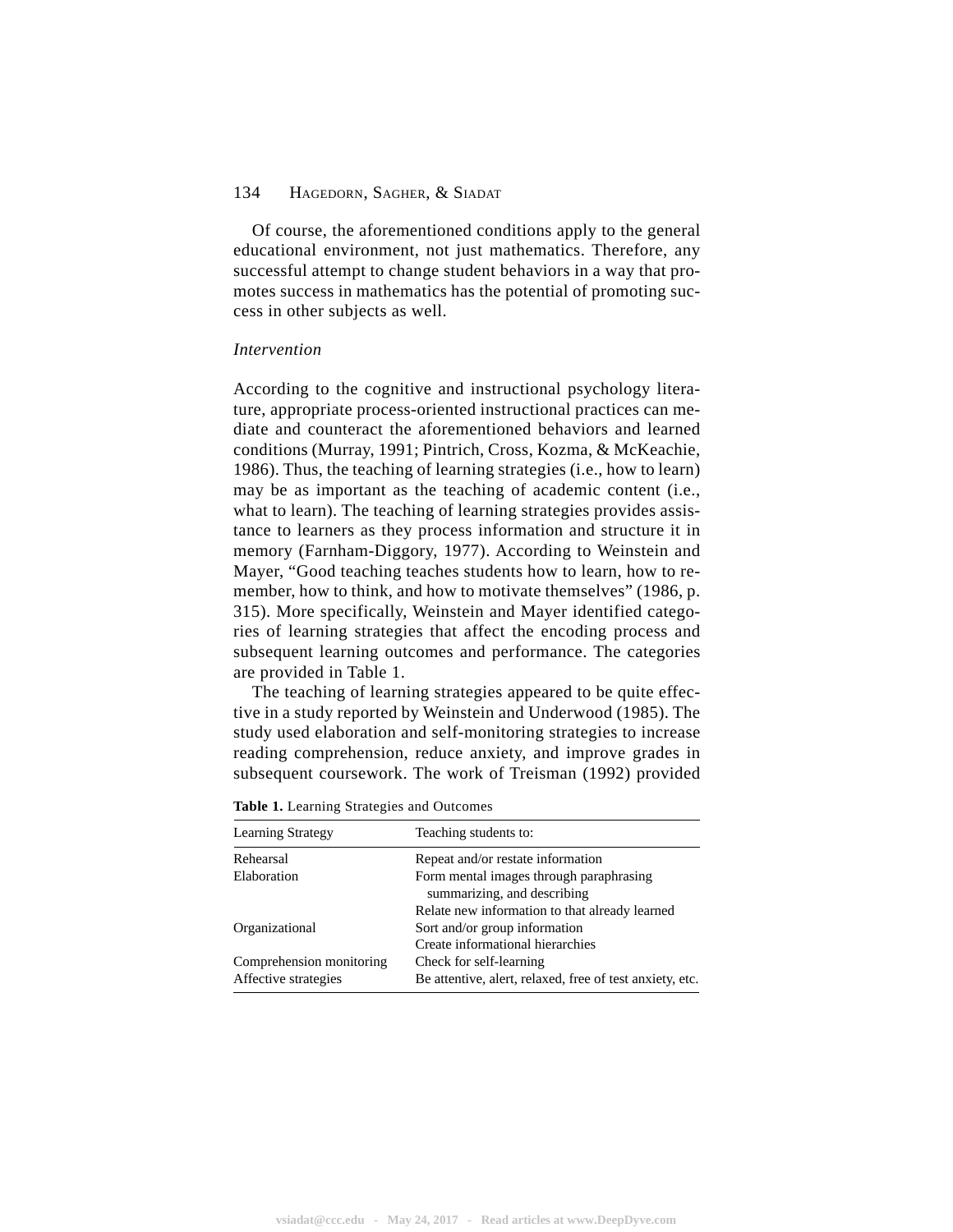another excellent example of the success of positive learning strategies. Treisman taught African American and Hispanic college calculus students how to study cooperatively, encouraged them to apportion appropriate study time, and taught them how to check for comprehension. The result of this classic experiment was that the African American and Hispanic students outperformed their White and Asian counterparts.

Others have proposed similar frameworks for counteracting the learned or acquired behavior patterns that inhibit advanced learning. For example, Rosenshine specified the following six active teaching and learning strategies to teach students how to learn and to be successful students:

- 1. Review and provide feedback on daily work with re-teaching sessions whenever required.
- 2. Present new material in small but rapid steps.
- 3. Closely monitor student progress.
- 4. Provide consistent and prompt feedback.
- 5. Eliminate failure through independent student practice until a high rate of success occurs (90–100%).
- 6. Provide consistent and regular (weekly or monthly) cumulative reviews. (1983; Rosenshine & Stevens, 1986)

The remainder of our literature review will focus on how the aforementioned strategies and frameworks can be appropriately applied to specific instructional methods.

## *The Role of Quizzes and Tests*

In addition to providing a means for consistent monitoring of comprehension, frequent tests and quizzes teach students to apportion regular study times and promote positive organizational strategies. While infrequent tests encourage cramming, more frequent monitoring encourages positive study habits (Dempster, 1992; Geist & Soehren, 1997; Mawhinney, Bostow, Laws, Blumenfeld, & Hopkins, 1971). Using frequent tests to section the presentation of knowledge into smaller manageable units is consistent with information-processing theories, which state that learners have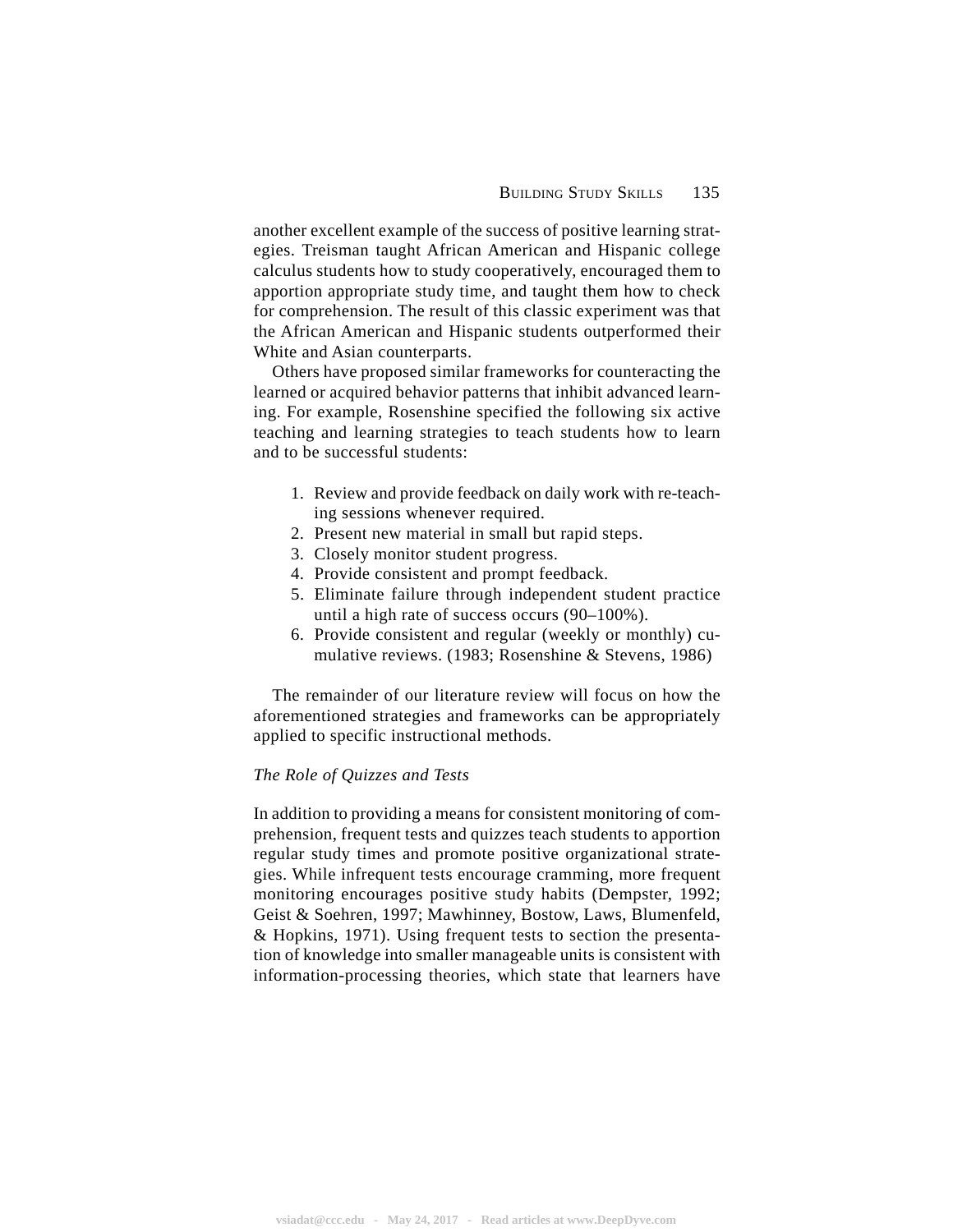limits to the amount and intensity of information that can effectively be encoded in the short run (Beck, 1978; Miller, 1956). In addition, frequent testing can serve as an affective strategy to counteract test anxiety. Dempster (1992) reported a significant reduction in test anxiety with the consistent use of short quizzes rather than long tests. Others have reported that students prefer frequent quizzes over fewer tests that carry exorbitant weights in the determination of final grades (Bangert-Drowns, Kulik, & Kulik, 1991). Even the arousal produced by tests may play an important role in the learning process. According to Kleinsmith and Kaplan (1963, 1964), work in a low arousal state produces better short-term recall while work in a high arousal state, such as in a timed test, may produce better long-term memory. The biological mechanism for enhanced long-term memory associated with emotional arousal is fully discussed in Cahill, Prins, Weber, and McGaugh (1994) and Cahill, Babinski, Markowitsch, and McGaugh (1995). These findings have important classroom implications. When new material requiring more immediate recall is presented, a low arousal state is preferable. In the second stage, however, when the organized material should be consolidated in long-term memory, a high arousal state is more appropriate.

Of course, the contents of quizzes and tests is also an important factor in learning outcomes. Both Dempster (1992) and Nungester and Duchastel (1982) reported higher levels of learning when cumulative testing was used. Cumulative testing may motivate students to review earlier topics and concepts at a time when they have the hindsight of later understanding. The hierarchical nature of mathematics (i.e., the understanding of present topics depends on the understanding of previous topics) may make cumulative testing particularly appropriate.

Equally important is the relative timing of quizzes and tests. Testing material closely after it is presented encourages good performance, self-efficacy, and later success (Dempster, 1992; Spitzer, 1939).

#### *Grading Curves*

The use of grading curves is an extremely common practice in U.S. postsecondary classrooms. Although many believe the practice provides fairness, others feel that grading on a curve gives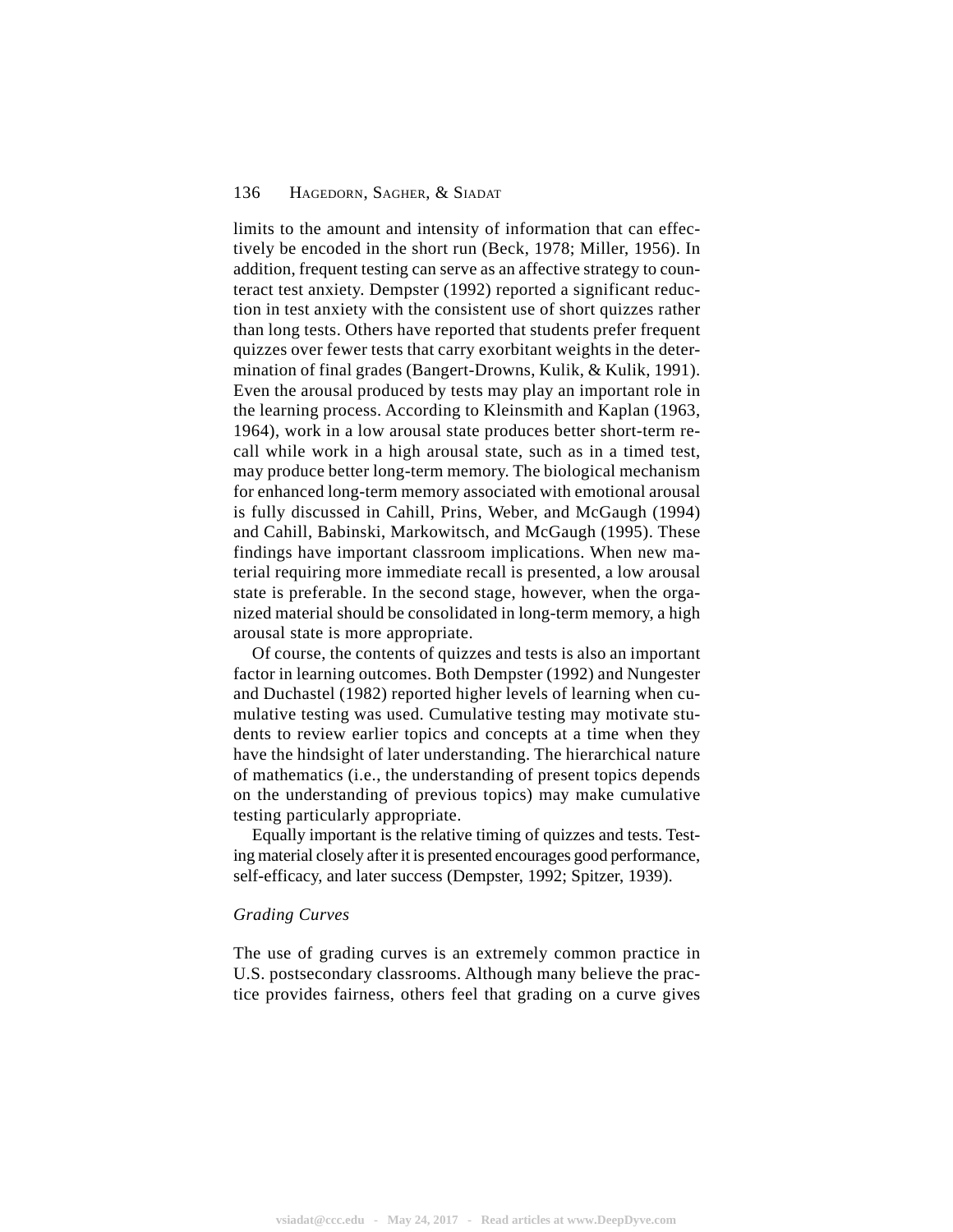students a wrong message (Bishop, 1995). Grading on a curve places students in competition with each other, rather than with standards of excellence, and may discourage cooperation (Gold, 1966; Halley et al., 1973). Also, the use of curves in a remedial classroom may allow students to be promoted from one level to another without mastery of the material, since the curve in these classes is determined by the performance of other unsuccessful students. Grading on a curve can provide confusing messages; for example, when a grade of B "on the curve" is assigned to a score of 62, the student may be led to believe that 62% is good enough.

# *Cooperative Learning*

Cooperative learning promotes student motivation, builds group skills, fosters social and academic interaction, and promotes effective individual learning (Davidson, 1990; Johnson & Johnson, 1989; Larson, Dansereau, O'Donnell, Hythecker, Lambiotte, & Rocklin, 1984; Sharan, 1990; Slavin, 1983, 1990, 1995; Yager, Johnson, & Johnson, 1985). In a published interview (Garland, 1993), Treisman stated that, in his study, the use of cooperative groups was a powerful remedy against one of the two features that separated students with mathematics difficulties from those who succeeded—isolation. Moreover, students who participate in cooperative learning are also more likely to attend class regularly (Slavin, 1990, 1995). In the specific environment of the college mathematics classroom, several researchers have reported positive academic and social outcomes as a result of using cooperative groups (Hofer, 1994; Treisman, 1992).

## *Homework*

Used appropriately, homework can be a learning reinforcement while providing rehearsal in the subject area (Foyle & Lyman, 1989). In addition, homework can monitor comprehension and indicate areas needing further elaboration and practice. Studies of students of all levels have indicated that homework increases achievement (Foyle & Bailey, 1986; Keith, 1982; Paschal, Weinstein, & Walberg, 1984).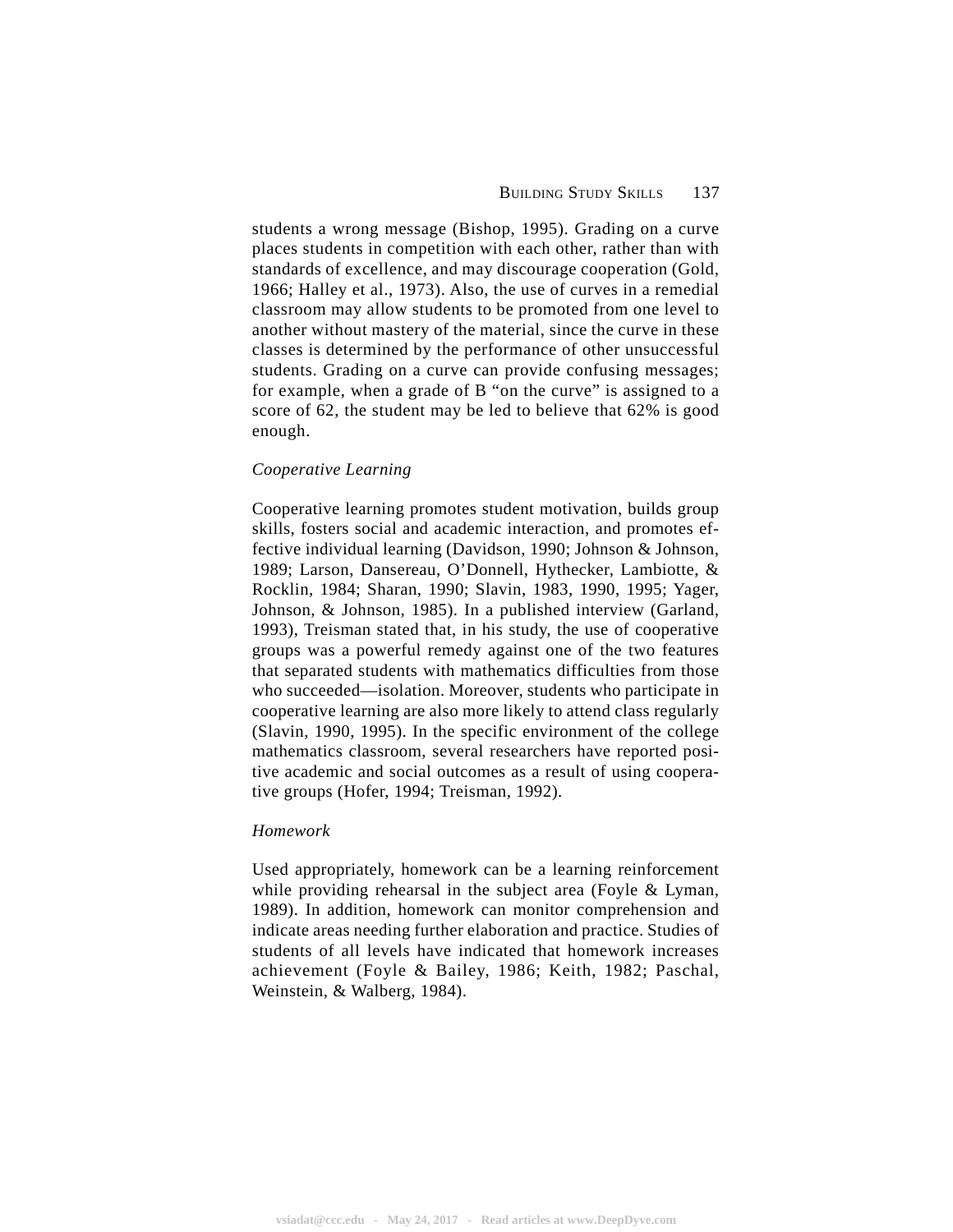Although the majority of postsecondary teachers assign homework, the quantity and quality of teacher attention to homework varies widely. Surprisingly, the literature is silent regarding this aspect of teacher work. However, we authors (all college teachers) conservatively estimate that grading homework appropriately would take approximately 15 minutes per student per week. A typical community college teacher instructing four classes would have approximately 140 students. Therefore, if all students hand in homework, and the teacher conscientiously grades it, he/she would spend a monumental 35 hours per week on this task. Since college teachers cannot do that, many check-mark papers and give credit for the work without judging the output or giving feedback. Thus, students are not given the opportunity to learn from their mistakes. They are also given the wrong message that the mere appearance of work counts as much as work well done.

## **Method**

## *Study Site and Sample*

The study site was a large community college located in a bluecollar area in a major Midwestern metropolitan city. The college enrolled 4,679 students in credit programs in the fall of 1995 (Office of Planning and Research, 1995). At the time of the study, approximately 62% of all mathematics enrollments were remedial and 91% were below the level of calculus.

The study sample consisted of 332 students enrolled from the spring of 1993 to the spring of 1995. The sociological characteristics of the sample and the study site are presented in Table 2.

We assigned intact classes as treatment or control because it was not possible to assign students randomly. Rosenshine and Stevens (1986) acknowledged the difficulty (or, in most cases, impossibility) of true random assignment of students into experimental and control groups in their chapter in the *Handbook of Research on Teaching.* They label studies taking "place in regular classroom [where] one group of teachers received training in specific instructional procedures and one group continued their regular teaching" as experimental (p. 376). However, since random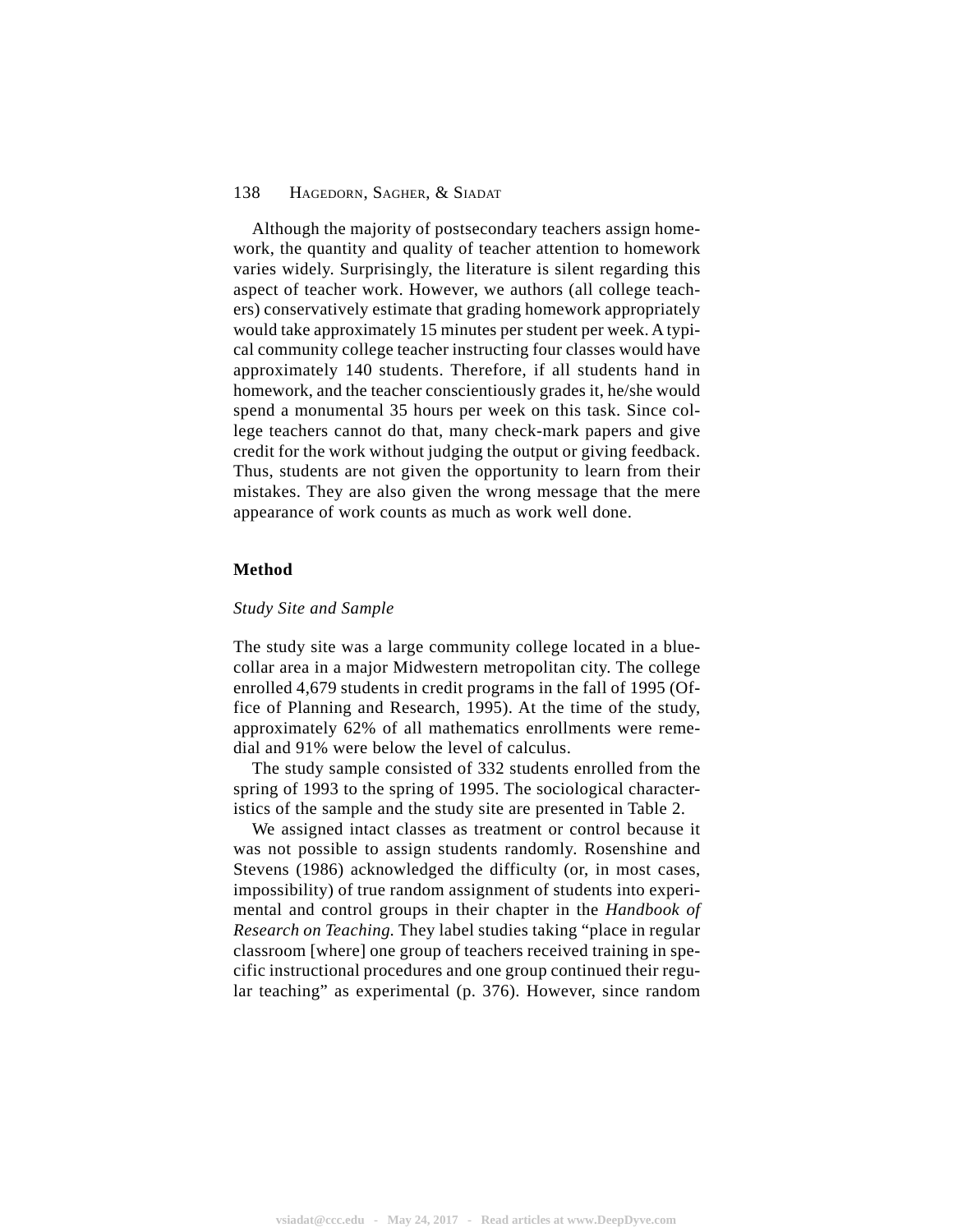|         |                                                                                   | Ethnicity by Percent  |                       |               | Gender by Percent Age & Employment |                                                                                                                              |    | <b>Feeder Institutions</b> |                |  |
|---------|-----------------------------------------------------------------------------------|-----------------------|-----------------------|---------------|------------------------------------|------------------------------------------------------------------------------------------------------------------------------|----|----------------------------|----------------|--|
|         |                                                                                   |                       |                       |               |                                    |                                                                                                                              |    |                            |                |  |
|         | American                                                                          | African Hispanic Non- | Minority <sup>a</sup> |               | Male Female Average                | Age Employed <sup>b</sup>                                                                                                    |    | City                       | Not City % GED |  |
|         |                                                                                   |                       |                       |               |                                    |                                                                                                                              |    | %                          |                |  |
|         |                                                                                   |                       |                       |               |                                    |                                                                                                                              |    | Public Private             |                |  |
| College |                                                                                   |                       |                       |               | 26                                 |                                                                                                                              |    |                            |                |  |
| Sample  |                                                                                   | 33                    |                       | $\frac{8}{5}$ | 23                                 |                                                                                                                              | Šκ |                            | $\frac{1}{2}$  |  |
|         | "Non-minority at this college includes 33% White and 3% Asians/Pacific Islanders. |                       |                       |               |                                    |                                                                                                                              |    |                            |                |  |
|         |                                                                                   |                       |                       |               |                                    | <sup>1</sup> Includes both full- and part-time employment. The students in the study worked an average of 26 hours per week. |    |                            |                |  |

Table 2. Sociological Characteristics of Sample as Compared to the Entire College **Table 2.** Sociological Characteristics of Sample as Compared to the Entire College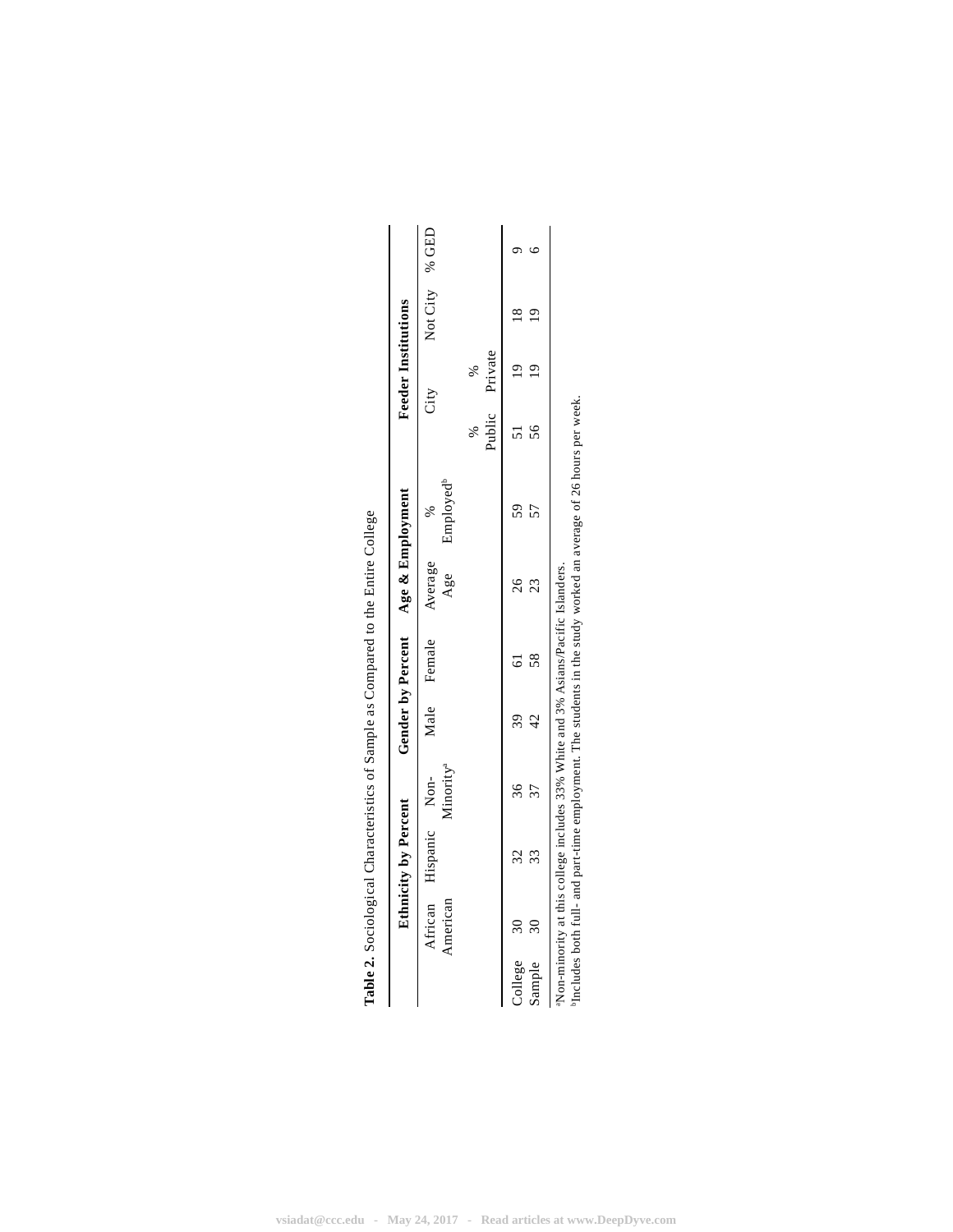assignment was not possible and intact classes were designated as either control or treatment, our design is more appropriately termed quasi-experimental with a non-equivalent control group (Caporaso, 1973; Mason & Bramble, 1978). Students signed up for classes unaware that certain sections were to be included as treatment and others as control. In total, there were 12 treatment classes and 4 control classes. Control classes consisted of 2 sections of elementary algebra and 2 sections of college algebra taught during the fall 1993 semester. The treatment sections consisted of one section of elementary algebra and one section of college algebra taught each semester from the spring of 1993 to the spring of 1995, except during the fall of 1993, when 2 sections of each algebra type were designated as treatment. On the first day of classes, students in the college received a syllabus and a list of course requirements written by each instructor. The course requirement in the treatment classes reflected the project policies; however, no mention was made of a project or an experiment. No unusual level of section switching occurred after these announcements.

## *Conceptual Framework*

The conceptual framework for this study was based on the teaching strategy and good practice literature exemplified by Weinstein and Mayer (1986), Rosenshine (1983; Rosenshine & Stevens, 1986), and Chickering and Gamson (1987). Table 3 provides a summary of specific components of instruction as applied in this quasi-experimental study.

# *Materials and Classroom Management*

Both treatment and control classes met twice a week for 100 minutes per session. The control classes utilized the exact same materials used in past semesters (e.g., textbooks, worksheets, and tests). In addition to the standard textbooks, the treatment classes utilized additional instructor-prepared problem sheets, daily quizzes, and frequent teacher-prepared tests—all designed to provide comprehension monitoring, review, and immediate feedback (Baiocco & DeWaters, 1998; Chickering & Gamson, 1987; Rosenshine, 1983; Weinstein & Mayer 1986). To encourage high expectations (Chickering & Gamson, 1987)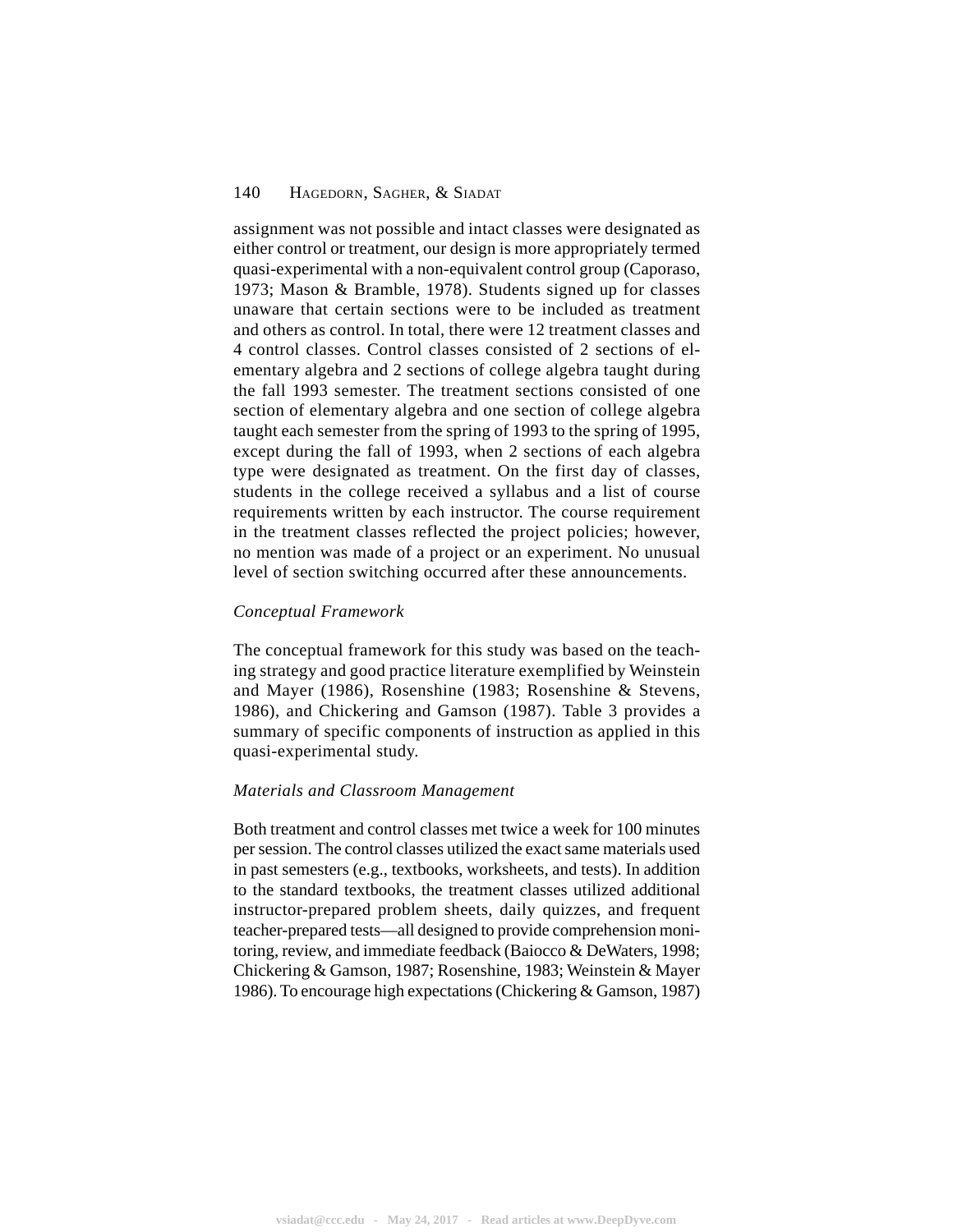| Educational<br>Component | <b>Control Classes</b>                                                                                 | <b>Treatment Classes</b>                                                               | <b>Observed Outcomes</b><br>in Treatment Classes                        |
|--------------------------|--------------------------------------------------------------------------------------------------------|----------------------------------------------------------------------------------------|-------------------------------------------------------------------------|
| Testing                  | Traditional (i.e., midterm<br>and final exams)<br>Partial credits given at<br>the teacher's discretion | Daily, time-pressured,<br>cumulative, homework<br>based. Partial credits<br>not given. | Increased attention span,<br>student awareness of<br>progress           |
| Homework                 | Logged in, no feedback<br>provided                                                                     | Feedback provided for<br>those flagged as<br>needing assistance                        | Improved performance on<br>quizzes and complete<br>homework assignments |
|                          | Expectations Typical community<br>college students                                                     | Students will meet<br>frequent deadlines                                               | Adherence to deadlines                                                  |
| Feedback                 | Typically infrequent<br>(usually only on midterm<br>and final exams)                                   | Immediate feedback from<br>all quizzes                                                 | Students learn from<br>mistakes                                         |
| Teaching<br>methodology  | Lecture                                                                                                | Combination of lecture.<br>cooperative grouping,<br>and peer tutoring                  | Active classroom<br>participation                                       |
| Attendance<br>policy     | None articulated                                                                                       | poor attendance                                                                        | Administrative drops for Good attendance patterns                       |
| Task<br>delineation      | Relaxed                                                                                                | Clearly defined                                                                        | Positive levels of<br>self-esteem from<br>achieving mini-goals          |
| Code of<br>behavior      | Not clearly defined                                                                                    | Consistent and clear                                                                   | Respect for teachers'<br>statements                                     |
| Grading                  | On curve                                                                                               | On absolute scale                                                                      | Clear and consistent<br>messages                                        |

**Table 3.** Conceptual Framework

and promote intense concentration, students in the treatment classes were not permitted to use calculators. The College Board Descriptive Tests were used as pre- and post-test instruments for both the treatment classes and the control classes.

Treatment classes began with a short, student-directed review and discussion of student problems. This was followed by a timed multiple-choice quiz that tested cumulative knowledge and the current homework assignment. Students arriving late for class were not granted additional time for the quiz. The time allotted to each quiz was care-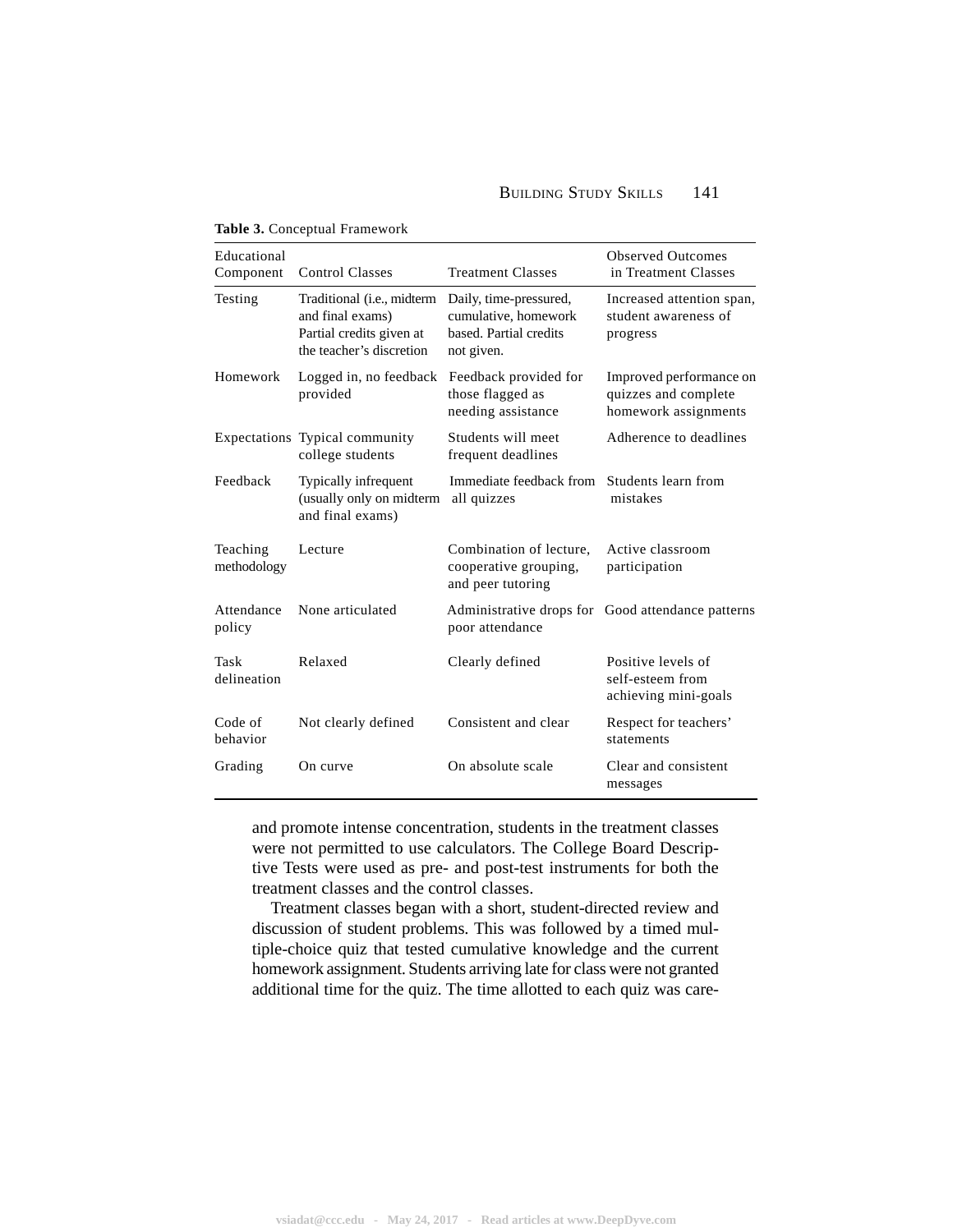fully calculated to promote work with full concentration and was strictly enforced. Absent students received a score of zero. The answer sheets were collected, but the students were allowed to keep the question sheet and were encouraged to use it for further review at home.

Item analysis of each quiz permitted the identification of weaknesses and concepts needing further clarification and re-teaching. Items on which the class scored poorly were reviewed in class and re-examined. Special attention was paid to the standard deviation of scores. A large standard deviation may indicate splitting: the top students performing well while the weak students struggle. This situation creates a difficult teaching dilemma. If the teacher continues, the weak students will be lost. However, re-teaching may bore the strong students. Whenever the standard deviation exceeded 25%, cooperative learning techniques were employed. The use of statistical measures to direct instruction is not new; Rosenshine and Stevens suggested that "guided practice should continue until a success rate of 80% is achieved" (1986, p. 379). However, using standard deviation statistics to diagnose "class splitting" and responding with cooperative learning techniques seems to be new. After the cooperative learning took place, the concepts were included in a quiz, so that mastery was again tested. In addition to quizzes, students were given several longer tests and a final examination. In all project classes and on all tests, students were graded on an absolute scale.<sup>1</sup> In total, the treatment method conveyed high expectations, emphasized time on task, and provided comprehension monitoring.

## *Cooperative Learning Groups*

As stated earlier, when the results of quizzes in the treatment classes indicated great variation in mastery, cooperative group techniques were employed and used as a re-teaching strategy. Groups were composed of four students, one from each quartile of the class. Each group was given a problem sheet written to address the weaknesses indicated on the quiz. Although each student was given a copy of the problems, students were encouraged to discuss their work within the group. To reward students' cooperative efforts (and to provide individual practice), a quiz based on the problem sheet was always administered after time spent in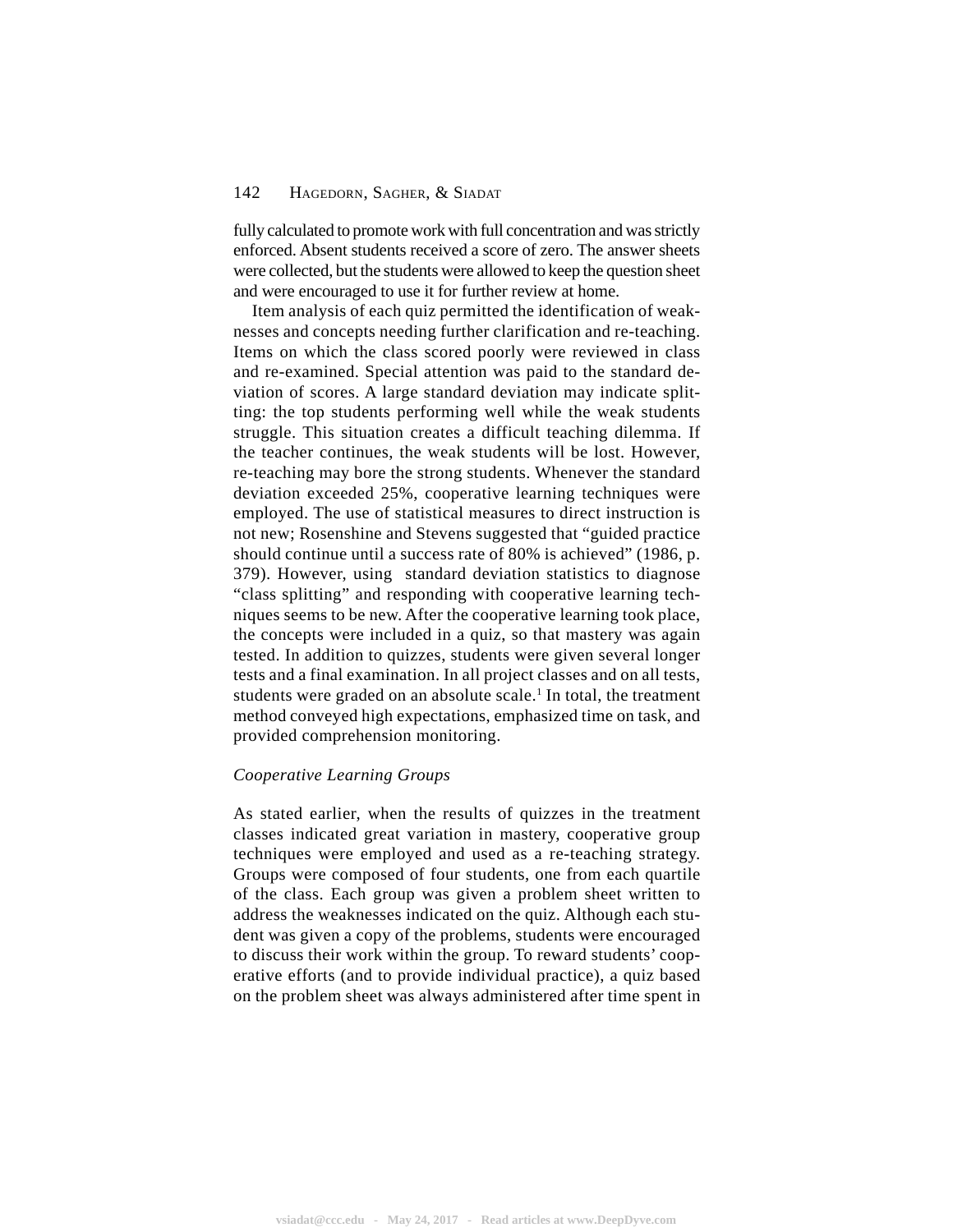cooperative learning groups. When the standard deviation for these quizzes dropped to about 18%, traditional teaching was resumed.

# *Assessment*

To determine the efficacy of the teaching program, we assessed the project in three ways: (a) the percent of students who completed the course (retention), (b) students' performance in mathematics, and (c) the students' ability to work with full concentration. Retention was measured by comparing the official enrollment figures for the second and the last week of each semester for each class. The rates of retention of the 12 treatment classes were compared via an independent *t* test to the rest (40 sections) of the college's weekday elementary and college algebra courses offered during the period of the study.

Since the institution where the study was based does not mandate common final exams,<sup>2</sup> we were not able to measure directly the mathematics performance of the treatment students compared with a control group of students. As an alternative, we administered the final exam given to one of the treatment classes (college algebra) to a class of college seniors enrolled in a mathematics education class (i.e., students training to be high-school mathematics teachers) at a large, Research I, public university, for comparison.

Finally, the ability to work with full concentration was assessed through performance on arithmetic and reading comprehension tests. We administered to each student a 20-minute arithmetic and 45-minute reading comprehension pre-test at the beginning of the semester and a similar post-test at the end of the semester.<sup>3</sup> In all cases, the arithmetic test was administered first, followed by a 10-minute rest period prior to the administration of the reading test. For both the arithmetic and the reading tests, 6 of the treatment groups used form K as a pre-test and form L as post-test while the reverse (L as pre-test and K as post-test) was practiced with the remaining 6 treatment groups. Results from both arithmetic and reading were expressed as percentile standings as compared with college and university students nationally. The statistical significance of the gains was measured by dependent *t* tests.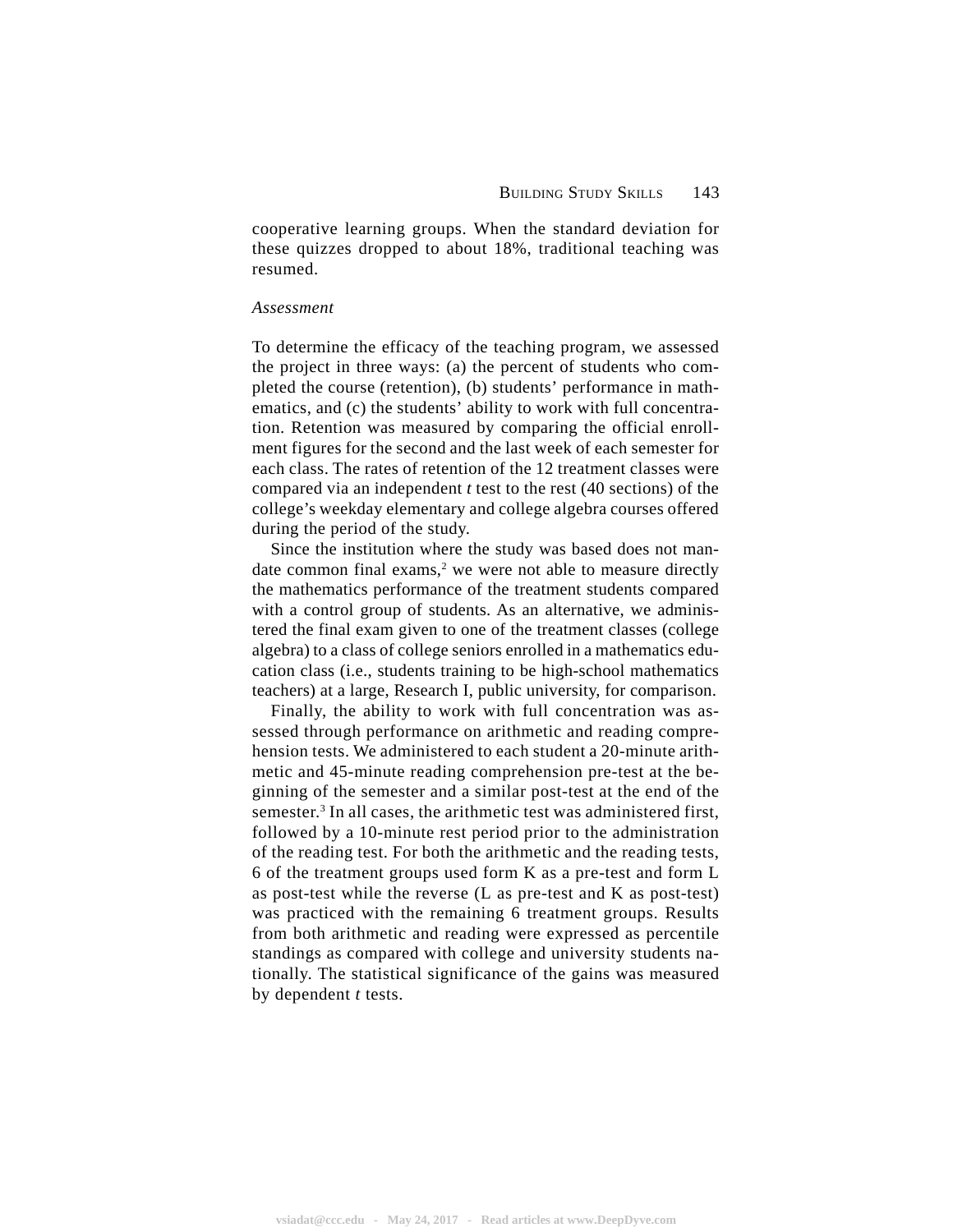## *Homework*

Because of the impracticality of grading and providing feedback on every homework assignment for every student, we thoroughly reviewed only the homework of students who failed to show improvement on successive quizzes. Homework was therefore not routinely collected or logged in.

## **Results**

# *Retention*

From the second week to the end of the semester, the treatment classes lost an average of 6.7 students while the control classes lost an average of 8.3 students. The difference in retention (proportion of students retained) was statistically significant  $(z = 2.1$ , *p* < .05). The standard deviation of retention was also much lower for the treatment classes. If the sample is divided into elementary and college algebra, the standard deviations for the control groups were 12% and 13% respectively whereas the standard deviations for the treatment classes were both 4%. This difference indicates that the variation in retention rates may be independent of the class taught, but dependent on whether the classes belonged to the treatment group or the control group. Table 4 provides specific details on the retention component of the project.

|  | <b>Table 4. Retention Results</b> |  |
|--|-----------------------------------|--|
|--|-----------------------------------|--|

|                            |    | 2nd Week<br>of Class | End of<br>Semester | Change  | Retention<br>Percentage |
|----------------------------|----|----------------------|--------------------|---------|-------------------------|
| Project                    | M  | 36.0                 | 29.33              | $-6.67$ | 81                      |
| $(N = 12 \text{ classes})$ | SD | 3.30                 | 3.28               | 1.78    | 4                       |
| Control                    | M  | 35.38                | 27.13              | $-8.25$ | 77                      |
| $(N = 40$ classes)         | SD | 4.47                 | 6.82               | 4.98    | 14                      |

NOTE*.* The standard deviation figures in the "Change" column refer to the standard deviation of the changes.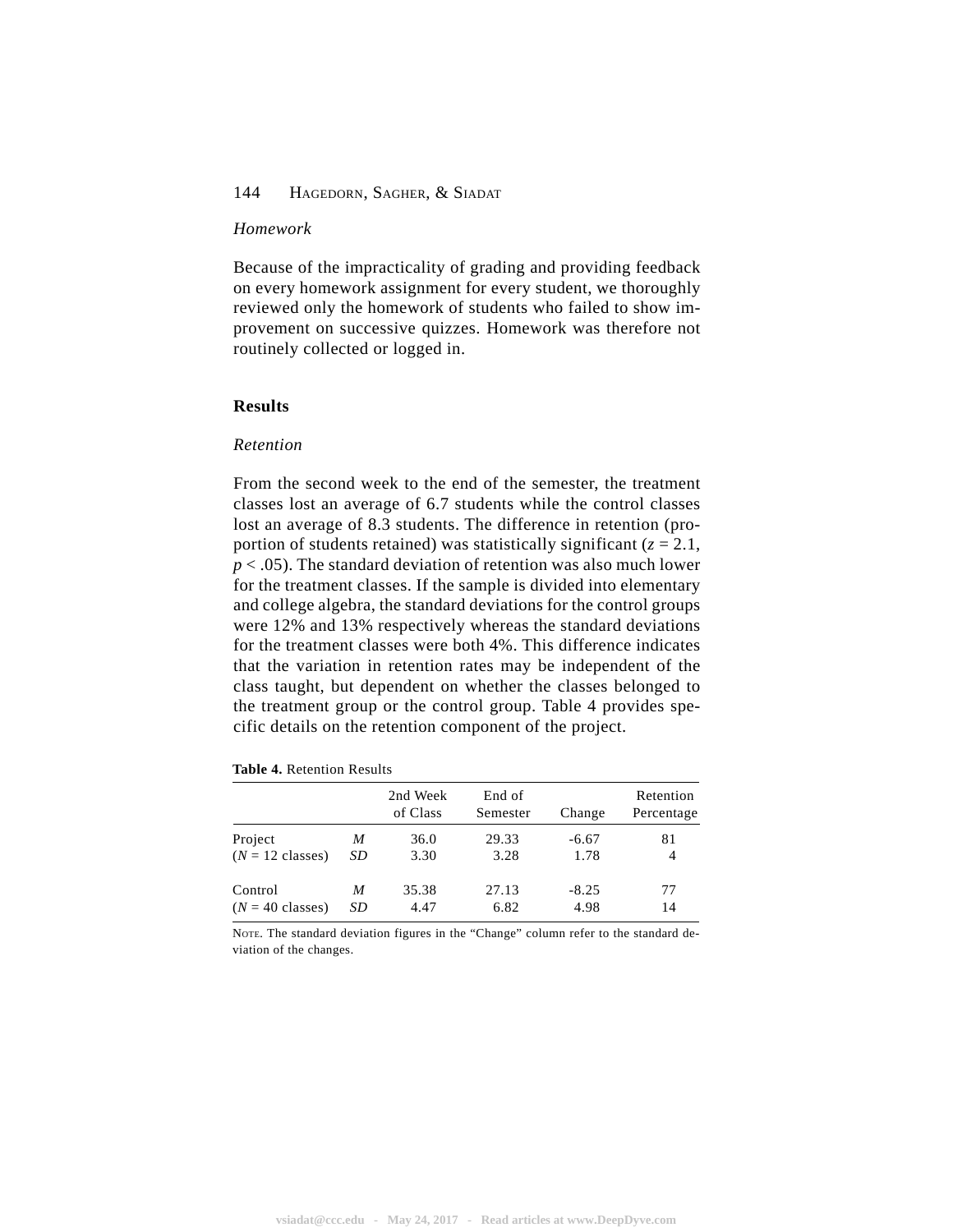## *Mathematics Performance*

The treatment group scores on the final exam  $(M = 70; SD = 22)$ was not statistically different ( $t = 0.29$ ,  $p > .20$ ) from that of the control group of students ( $M = 68$ ;  $SD = 14$ ) from the Research I institution. Unlike the treatment group of community college students enrolled in lower division mathematics, the control group for this comparison was a class of college seniors just one semester away from student-teaching assignments in high-school mathematics.

#### *Ability to Work with Full Concentration*

## *Arithmetic cut time results*

The arithmetic skills tests used to assess concentration skills covered material that was at a lower level than the material taught in any of the classes (treatment or control). For that reason, students were given only 20 minutes to complete the pre- and posttests despite the College Board's recommendation of 30 minutes. Table 5 provides the results for both the treatment classes and the control classes. Although the treatment and control group pre-tests were statistically equal (percentile points of 24.17 treatment and 25.49 control), the treatment group post-test gain was over 21 percentile points, which is highly significant. The gain in the control classes, however, was not significant. To eliminate possible confounding effects of different student populations in different semesters, we also provide the results of students in treatment classes that were enrolled during the same semester as the control group. The results indicate improvement of performance in the single-semester subsample as well as for the full treatment group.

#### *Reading comprehension test*

Table 5 also displays the reading comprehension gains for all treatment classes. Since the percentile scores show the relative position of the students among their peers in the United States, the increase of 12.3 percentile points in the reading scores means that in 15 weeks the students leaped over one-eighth of their peers.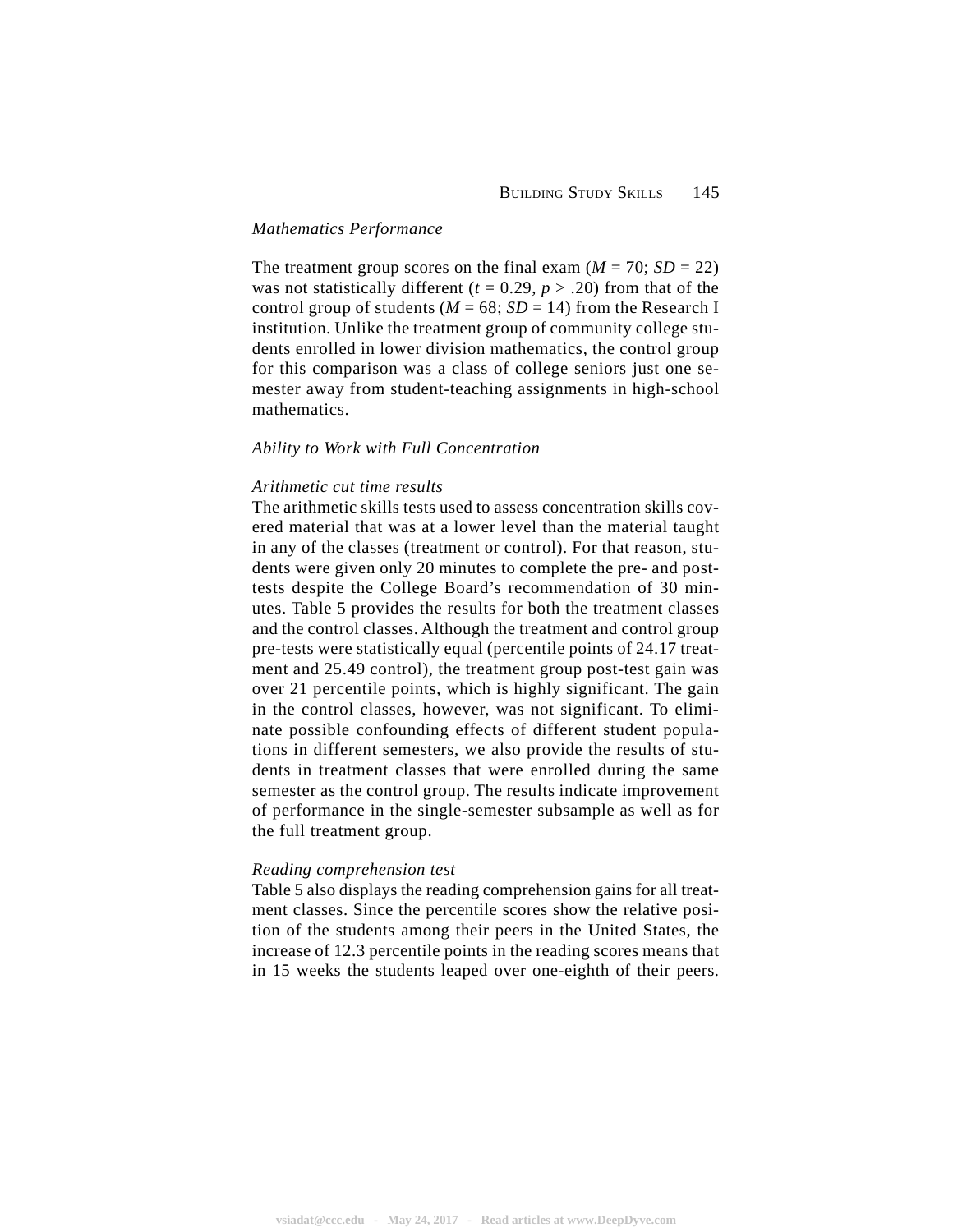|                                                                                                              |                  | Arithmetic (Cut Time) |                    |                     |          | Reading Comprehension (Full Time) |                    |               |
|--------------------------------------------------------------------------------------------------------------|------------------|-----------------------|--------------------|---------------------|----------|-----------------------------------|--------------------|---------------|
|                                                                                                              | Pre-test         | Post-test             | Change             | t Value             | Pre-test | Post-test                         | Change             | $t$ Value     |
| <b>Total Treatment</b>                                                                                       |                  |                       |                    |                     |          |                                   |                    |               |
| Group $(N = 332^{\circ})$                                                                                    |                  | 45.87                 |                    | $19.89***$          | 45.36    |                                   |                    | $15.70***$    |
| SD                                                                                                           | 24.17<br>(25.38) | (29.89)               | $21.71$<br>(19.80) | $(4.51***)$         | (29.07)  | 57.67<br>(27.05)                  | $12.32$<br>(14.34) | $(2.66^{**})$ |
| <b>Treatment Group</b>                                                                                       |                  |                       |                    |                     |          |                                   |                    |               |
| $1993 (N = 101b)$<br>subsample Fall                                                                          | 23.68            | 43.51                 | 19.83              | $9.95***$           | 45.03    | 58.01                             | 12.98              | $1.88***$     |
| $\mathcal{L}$                                                                                                | (23.89)          | (29.24)               | (20.02)            | $(2.96^{**})$       | (29.51)  | (26.86)                           | (10.98)            | $(2.55^{ns})$ |
| Control Fall 1993                                                                                            |                  |                       |                    |                     |          |                                   |                    |               |
| $(N = 45^{\circ})$                                                                                           | 25.49            | 24.49                 | $-1.0$             | $-47$ <sup>ns</sup> | 44.80    | 32.62                             | $-12.18$           | $-4.44$       |
| $^{5D}$                                                                                                      | (24.46)          | (24.77)               | (14.30)            | $(0.15^{ns})$       | (27.18)  | (23.94)                           | (18.40)            | $(1.26^{ns})$ |
| Note. The standard deviation figures in the "Change" columns refer to the standard deviation of the changes. |                  |                       |                    |                     |          |                                   |                    |               |

Table 5. Percentile Scores of the College Board Tests for Treatment and Control Classes **Table 5.** Percentile Scores of the College Board Tests for Treatment and Control Classes

pre-test/post-test correlations math  $r = 0.75$ ; reading  $r = 0.87$ <br>pre-test/post-test correlations math  $r = 0.73$ ; reading  $r = 0.93$ <br>pre-test/post-test correlations math  $r = 0.83$ ; reading  $r = 0.75$  $m =$  not significant ( $p > .05$  (for treatment subsample  $p > .01$ )) <sup>3</sup>pre-test/post-test correlations math  $r = 0.75$ ; reading  $r = 0.87$ <br><sup>5</sup>pre-test/post-test correlations math  $r = 0.73$ ; reading  $r = 0.93$ <br><sup>4</sup>pre-test/post-test correlations math  $r = 0.83$ ; reading  $r = 0.75$ <br><sup>36</sup> = not sig

 $1001 > d$  \*\*\*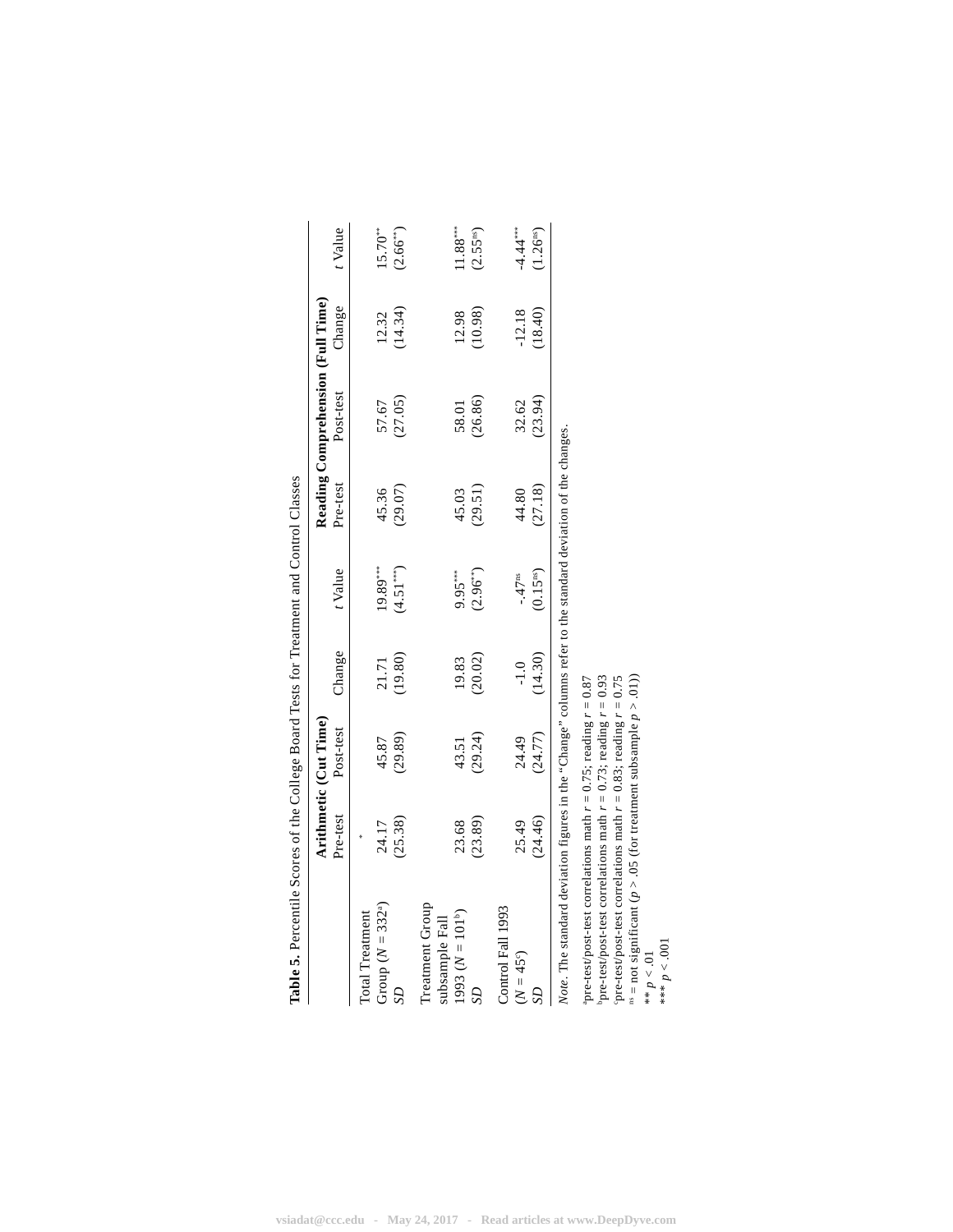| Quarter 1            |                  | Arithmetic (Cut Time) |                  |            |                    | Reading Comprehension (Full Time) |                  |            |
|----------------------|------------------|-----------------------|------------------|------------|--------------------|-----------------------------------|------------------|------------|
|                      | Pre-test         | Post-test             | Change           | t Value    | Pre-test           | Post-test                         | Change           | t Value    |
|                      |                  |                       |                  |            |                    |                                   |                  |            |
| $(N = 83)$           |                  |                       | 16.1             | $9.52***$  |                    | 88.82                             |                  | $6.95***$  |
| SD                   | $62.8$<br>(17.9) | $78.9$<br>(17.5)      | (15.4)           |            | $84.4$<br>$(8.19)$ | (7.65)                            | $4.42$<br>(5.79) |            |
| Quarter <sub>2</sub> |                  |                       |                  |            |                    |                                   |                  |            |
| $(N = 83)$           | 23.3             |                       | 28.0             | $11.98***$ | 56.98              | 69.07                             | 12.10            | $9.04***$  |
| SD                   | (6.8)            | $51.3$<br>(21.7)      | (21.3)           |            | (9.03)             | (14.28)                           | (12.20)          |            |
| Quarter 3            |                  |                       |                  |            |                    |                                   |                  |            |
| $(N = 83)$           | 8.9              |                       |                  | $10.14***$ | 30.24              | 43.19                             | 12.95            | 7.79***    |
| $\overline{S}$       | (3.5)            | $32.5$<br>(22.4)      | $23.6$<br>(21.2) |            | (7.02)             | (16.36)                           | (15.15)          |            |
| Quarter 4            |                  |                       |                  |            |                    |                                   |                  |            |
| $(N = 83)$           | $\frac{1}{2}$    |                       | 18.9             | $9.02***$  | 9.81               | 29.61                             | 19.81            | $10.46***$ |
|                      | (1.1)            | $20.8$<br>(19.4)      | (19.1)           |            | (4.94)             | (17.34)                           | (17.25)          |            |

Table 6. Percentile Scores of the College Board Tests for Treatment Classes reported by Quartile **Table 6.** Percentile Scores of the College Board Tests for Treatment Classes reported by Quartile

 $100^{\circ} > d_{***}$  $1001 > d$  \*\*\*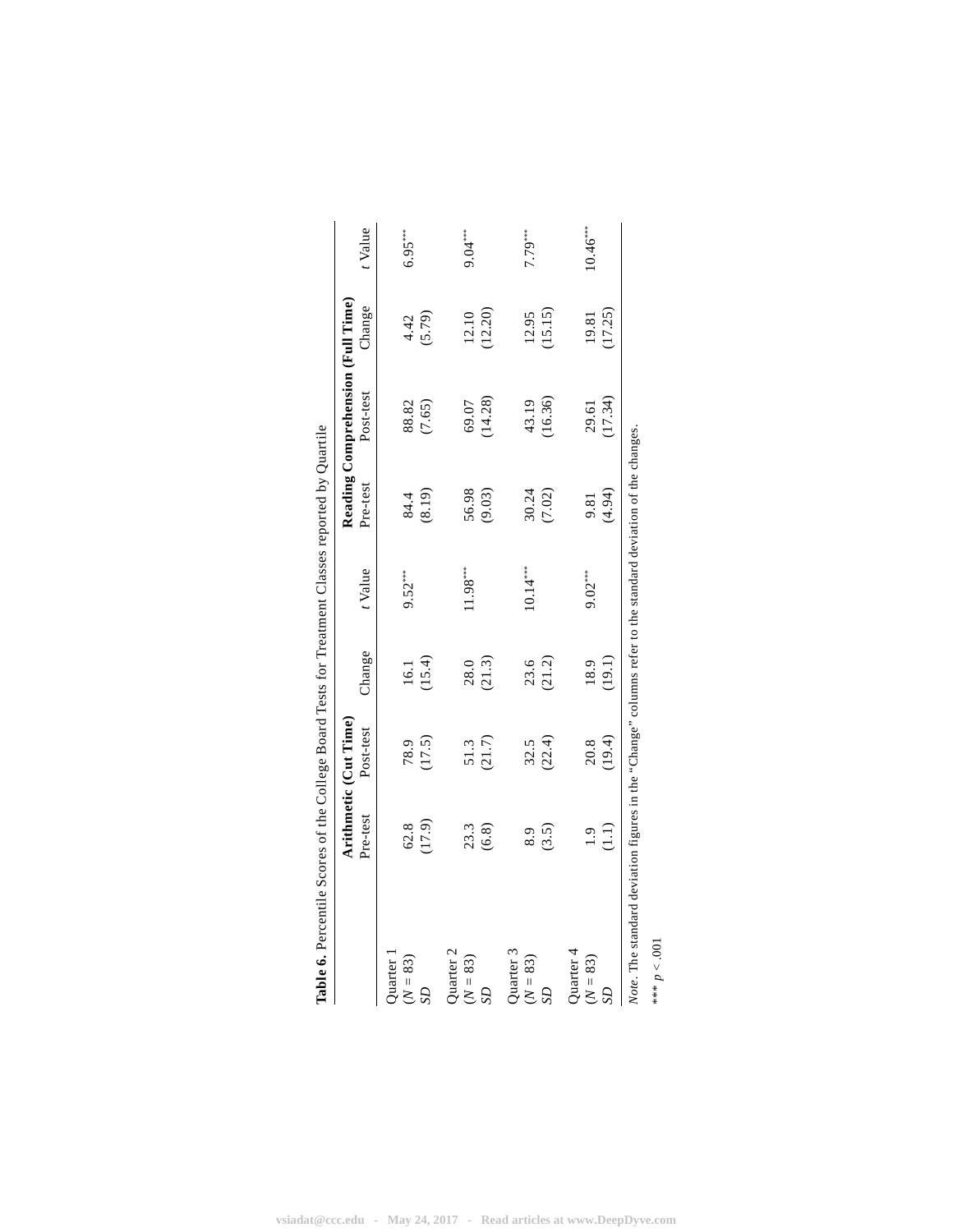Note that the pre-test standings (percentile points of 45.4 treatment and 44.8 control) are not statistically different, showing that the treatment and control groups were well matched. The decline of over 12 percentile points in the average performance of students in the control classes is also statistically significant.

## *Effects on students with different ability levels*

We wanted to find out whether the effect was extended to both strong students and weak students. We therefore divided the students into four groups according to their pre-test scores. Table 6 reports the results of each quartile in both arithmetic and reading comprehension. There were significant percentile improvements by students at each level of competence.

# **Conclusions**

#### *Retention*

The higher retention rates in the treatment classes were attained despite tests at each class meeting, grading on an absolute scale, and no partial credits given. Furthermore, there was a relatively large number of students who clearly understood that they were not doing passing work and still decided to remain in the class. This is particularly interesting since the college has liberal drop policies; students are allowed to drop classes without penalties until two weeks prior to the end of the semester.

# *Mathematics Performance*

The nonsignificance of the comparison between the treatment group students and the control group students (from the Research I university) is very important to this study. It could easily be argued that control group students were much better prepared than treatment group students. The controls were seniors only one semester away from student teaching in high-school mathematics classes. The control group students had taken many more courses in mathematics than the students in the project class.<sup>4</sup> Furthermore, the control group was a self-selected group of individuals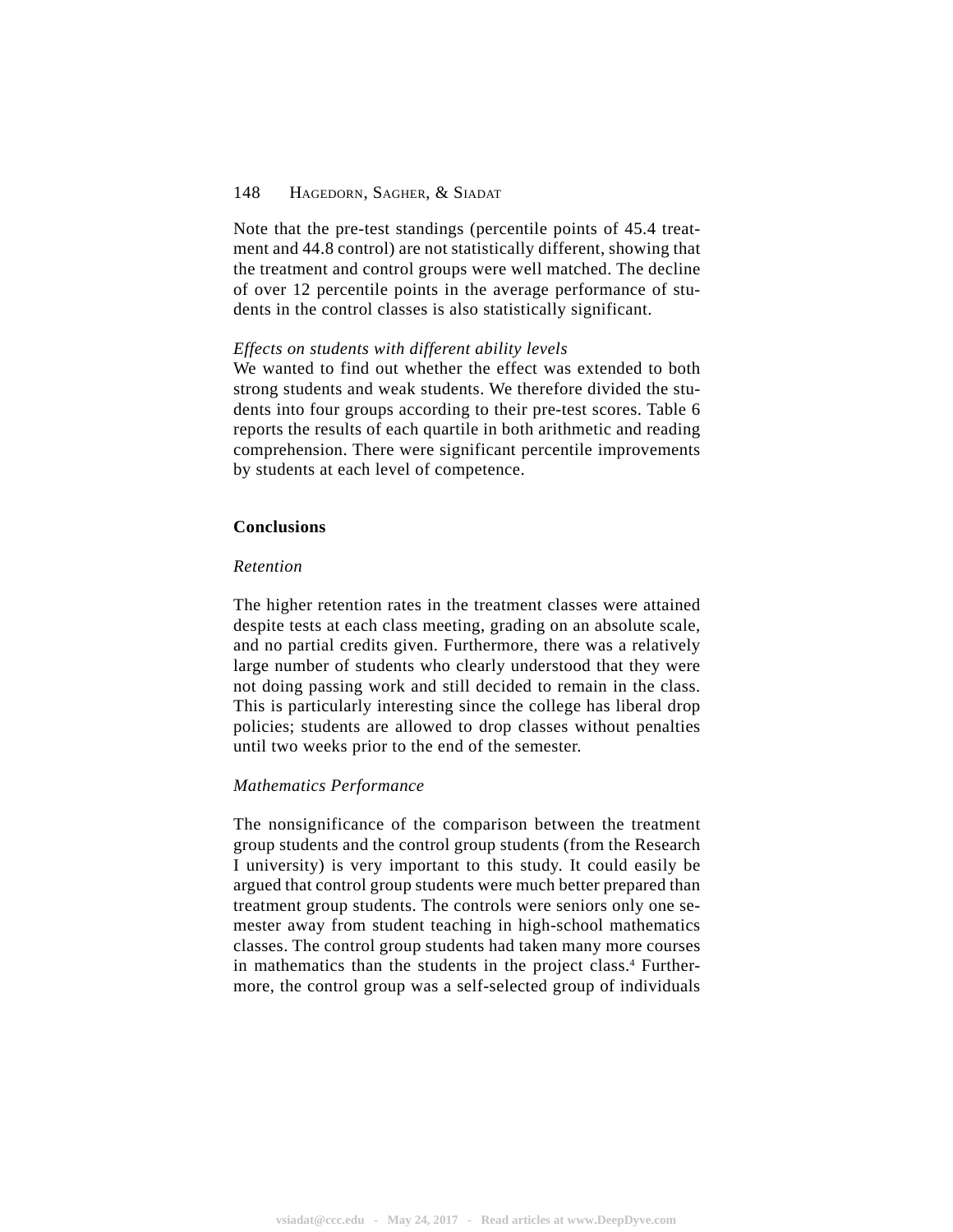who chose to be mathematics teachers and devote their life's work to mathematics. The comparison with this self-selected, motivated, and educated group leads to the conclusion that the treatment classes had mastered the material.

#### *Ability to Work with Full Concentration*

#### *College Board pre-test/post-test results*

Participation in the project classes produced large increases in the students' achievements in arithmetic and reading comprehension tests. We believe that there was a common cause for the improvements in both exams, since the correlation between the students' improvements in the two topics, 24%, given a sample size of 332, enables us to state that the probability that the improvements are uncorrelated is less than .001 ( $t = 4.49$ ).

The overall improvement of treatment students was especially evident after the improvement for each of the four quartiles was compared. Interestingly, students in the lowest group had higher reading comprehension gains than students in the third group. Students in the third group had higher gains than students in the second group.

Another way of measuring the effect of a program on the spread of the students is the change in the standard deviation of the students' scores. As seen in Table 5, the standard deviation in the arithmetic test for the project classes increased by 18% as the mean jumped by close to 90%. The increase in the standard deviation was largely due to the unnatural compression of the scores in the bottom 25% of the students in the cut-time exam. These students

**Table 7.** Percentile Scores in Arithmetic (Cut-Time) Tests for the Top 75%  $(N = 249)$ 

|    | Pre-test | Post-test | Change | t Value     |
|----|----------|-----------|--------|-------------|
| M  | 31.67    | 54.77     | 23.10  | $17.99***$  |
| SD | 25.45    | 27.70     | 20.26  | $1.89^{ns}$ |

*Note*. The standard deviation figures in the "Change" column refer to the standard deviation of the changes. Pre-test/post-test correlation  $r = 0.71$ .

ns *p* > .05

\*\*\* *p* < .001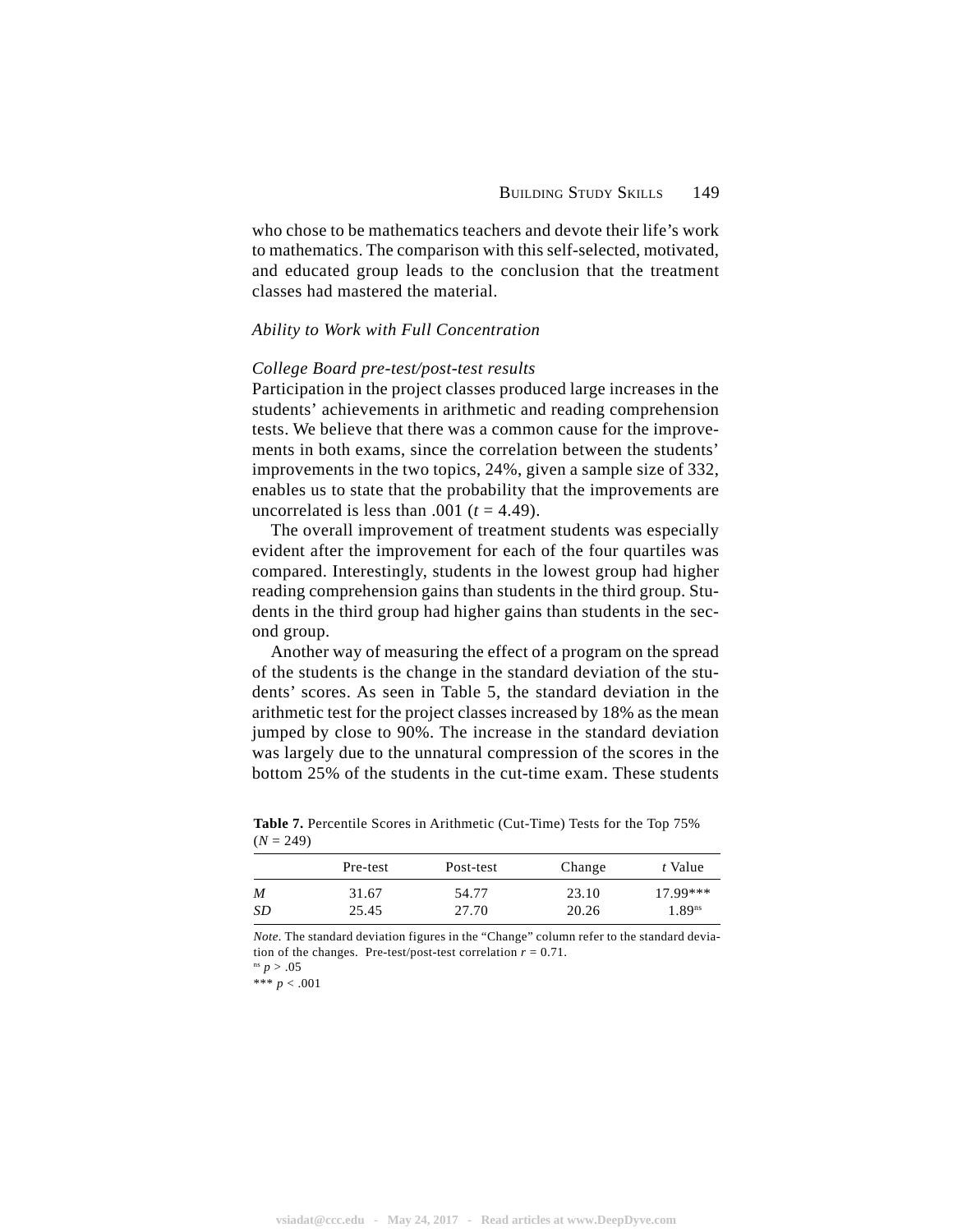who scored in the extremely narrow 1–4 percentile range in the pre-test spread out considerably in the post-test. To verify our point, we analyzed the scores for the top 75%, as shown in Table 7. The students in the top 75% achieved very large gains, but without a significant increase in their scores' standard deviation.<sup>5</sup> We conclude that the spreading out of the bottom 25% of students in the post-test is the main factor in changing the overall standard deviation of the scores.

#### *Limitations and Implications*

The present study has several limitations. First, as indicated earlier, a true experimental design was not possible. Second, since the class requirement statement given to the students in the treatment classes asserted high standards and strict policies, the students may have adjusted their attitudes. Such an adjustment may account for some of their success, similar to a Hawthorne effect. Finally, one community college instructor in one institution obtained the reported results.

The study also leaves open some important questions: Will a second semester of treatment show additional improvement? How many semesters of treatment are needed for the newly acquired skills to take hold and persist beyond the treatment period?

The most immediate task is to repeat the experiment on a larger scale. Longitudinal studies with the treatment groups are needed to answer the question of persistence of results beyond the treatment period.

# *Conclusions and Policy Implications*

The magnitude of our success was gratifying. Other programs have also been successful. For example, through their Academic Excellence Workshops, California State Polytechnic University has reported that workshop students scored above their classmates in calculus (Garland, 1993; Hiemenz & Hudspeth, 1993). Another mathematics workshop program, the Emerging Scholars Program at the University of Wisconsin, has reported that their minority calculus students outperformed their traditional counterparts (Millar, 1996). However, since these programs functioned as work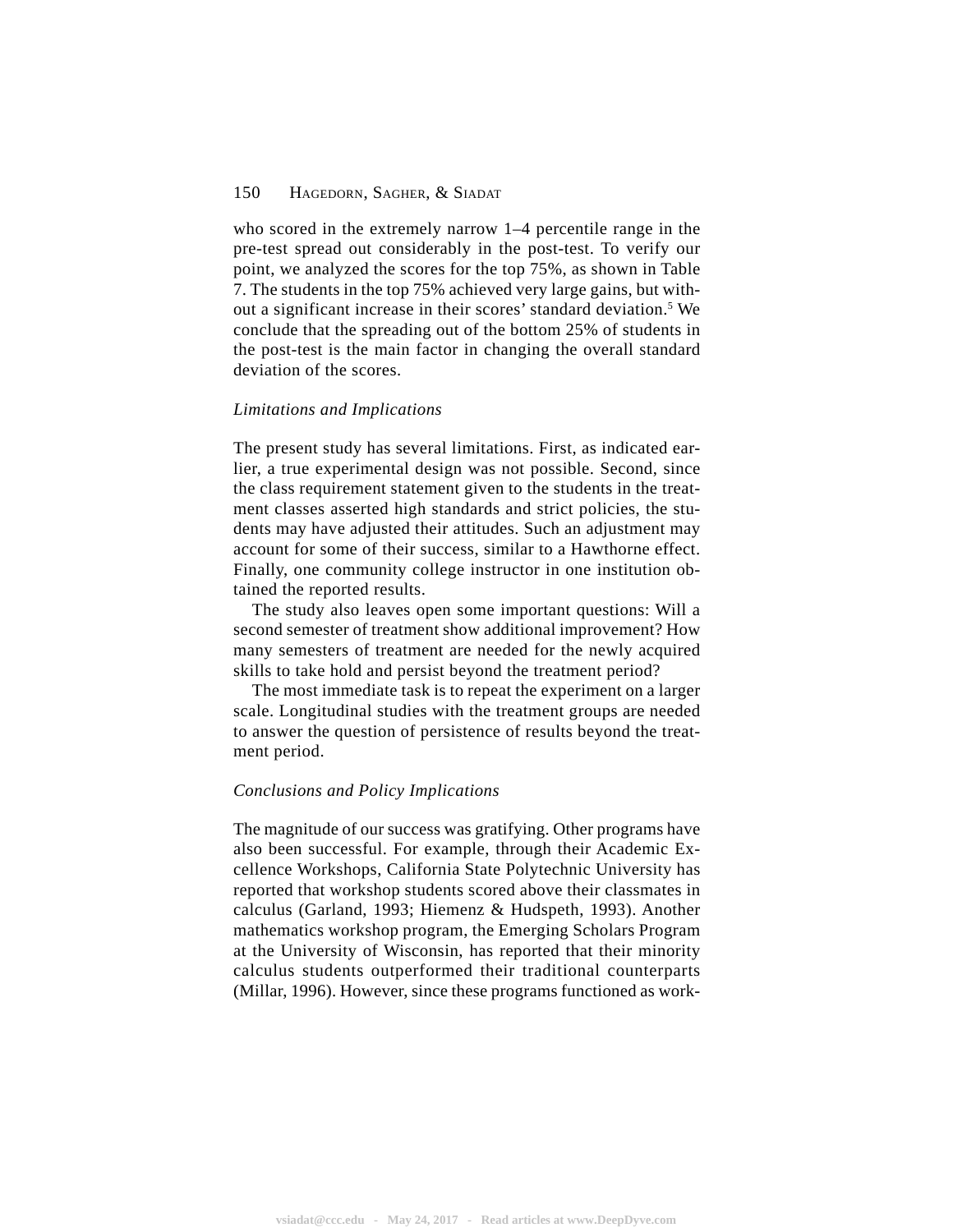shops external (and supplementary) to the college classroom, their results are outcomes of devoting additional resources to self-selected groups of students. The present study provides evidence that dramatic changes in college mathematics outcomes are possible within the regular classroom environment without the large investment of additional resources.

The results of this study further suggest that adjustments in teaching methodology in mathematics can result in gains, not only in mathematics, but also in other areas of general education. Important skills such as working with increased concentration may improve from innovative teaching of subject content. Furthermore, teaching methodologies can have a significant effect on the classroom retention rate. Cooperative groupings appear to work. Although not a panacea for all classroom woes, the results of this study appear to support numerous other research reports stating that the proper usage of cooperative groupings is an appropriate method for dealing with mixed ability classrooms. Finally, perhaps it is time to view testing in a more positive light. It may be that, contrary to current beliefs, emotional stress and upheaval are not the only outcomes of testing. Testing should be viewed as a form of teacherstudent dialogue and, as such, a formidable educational tool.

#### **References**

- Adelman, C. (1995). *The new college course map and transcript files. Changes in coursetaking and achievement, 1972–1993*. Washington, DC: National Institute on Postsecondary Education, Libraries, and Lifelong Learning, Office of Educational Research and Improvement, U.S. Department of Education.
- Baiocco, S. A., & DeWaters, J. N. (1998). *Successful college teaching: Problem solving strategies of distinguished professors*. Needham Heights, MA: Allyn & Bacon.
- Bangert-Drowns, R. L., Kulik, J. A., & Kulik, C. C. (1991). Effects of frequent classroom testing. *Journal of Educational Research*, *85* (2), 89–99.
- Beck, I. L. (1978). *Instructional ingredients for the development of beginning reading competence*. Pittsburgh, PA: Learning Research and Development Center, University of Pittsburgh.
- Beswick, G., Rothblum, E. D., & Mann, L. (1988). Psychological antecedents of student procrastination. *Australian Psychologist*, *23* (2), 207–217.
- Bishop, J. (1995). *The impact of curriculum-based external examinations on school priorities and student learning*. Working Paper 95-30. Ithaca, NY: Center for Advanced Human Resource Studies at Cornell University.
- Cahill, L., Babinski, R., Markowitsch, H. J., & McGaugh, J. L. (1995). The amygdala and emotional memory. *Nature*, *377*, 295–296.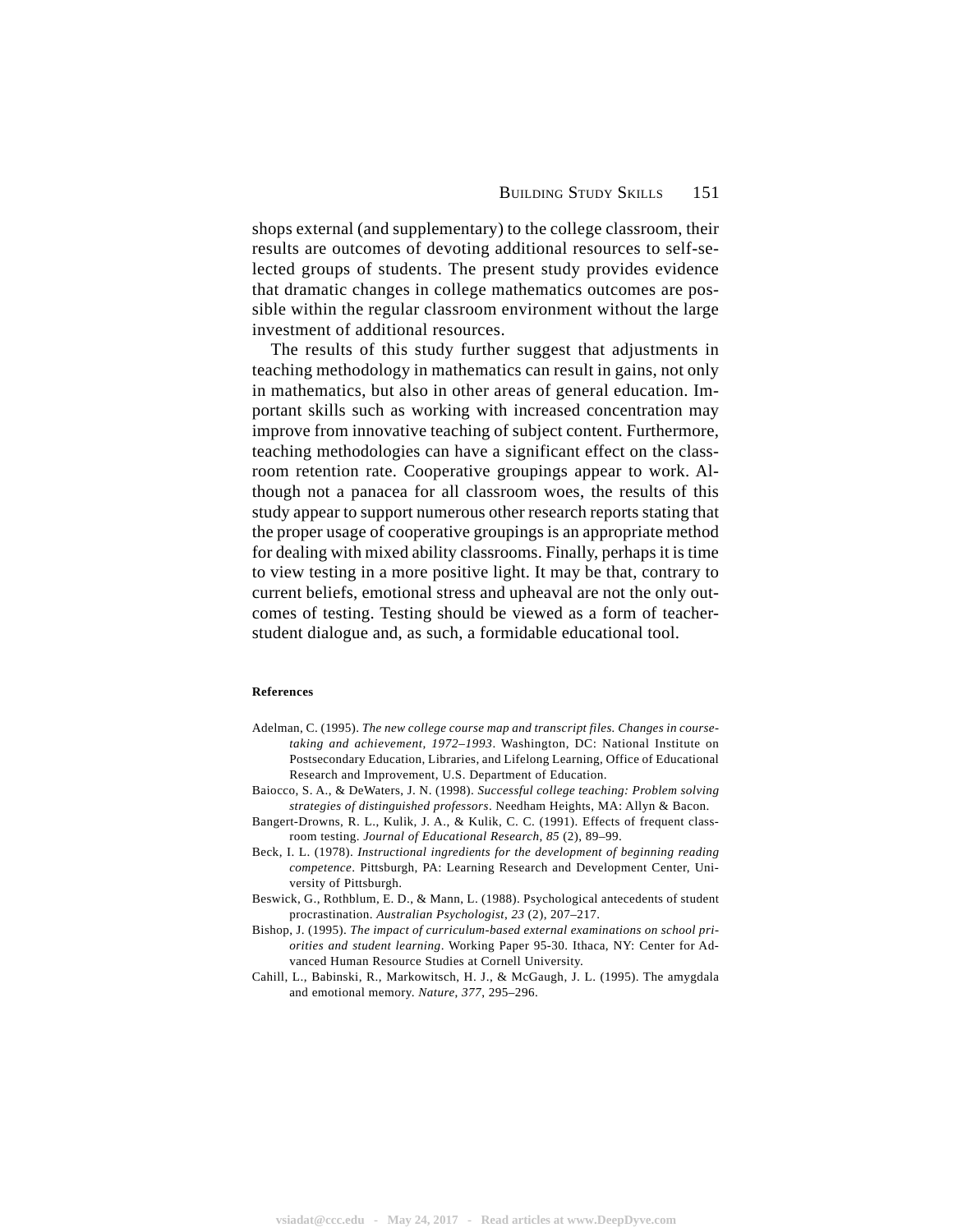- Cahill, L., Prins, B., Weber, M., & McGaugh, J. L. (1994). ß-Adrenergic activation and memory for emotional events. *Nature*, *371*, 702–704.
- California State University Office of Public Affairs. (1999). *More than 79 percent of CSU remedial students become proficient in first year* [On-line]. California State University. Available: http://www.calstate.edu/tier3/PubAffairs/news/ BOTRemed.html [1999, December 1].
- Calsyn, R. J., & Kenny, D. A. (1977). Self-concept of ability and perceived evaluation of others: Cause or effect of academic achievement? *Journal of Educational Psychology*, *69* (2), 136–145.
- Caporaso, J. A. (1973). Quasi-experimental approaches to social science: Perspectives and problems. In J. A. Caporaso & L. L. Roos (Eds.), *Quasi-experimental approaches: Testing theory and evaluating policy* (pp. 3–38). Evanston, IL: Northwestern University Press.
- Carr, M., Borkowski, J. G., & Maxwell, S. E. (1991). Motivational components of underachievement. *Developmental Psychology*, *27* (1), 108–118.
- Chickering, A. W., & Gamson, Z. F. (1987, March). Seven principles for good practice in undergraduate education. *AAHE Bulletin* , 3–7.
- Davidson, N. (Ed.) (1990). Cooperative learning in mathematics: A handbook for teachers. Menlo Park, CA: Addison-Wesley.
- de Jung, J. E., & Duckworth, K. (1985). *New study looks at high school absenteeism*. Eugene, OR: Center for Educational Policy and Management, Oregon University. (ERIC Document Reproduction Service No. ED 263678).
- de Jung, J. E., & Duckworth, K. (1986). *Measuring student absences in the high schools*. Paper presented at the annual meeting of the American Educational Research Association. San Francisco: Center for Educational Policy and Management. (ERIC Document Reproduction Service No. ED 271889).
- Dempster, F. N. (1992). Using tests to promote learning: A neglected classroom resource. *Journal of Research and Development in Education*, *25* (4), 213–217.
- Fad, K. S., & Ryser, G. R. (1993). Social/behavioral variables related to success in general education. *Remedial and Special Education*, *14* (1), 25–35.
- Farnham-Diggory, S. (1977). The cognitive point of view. In D. J. Treffinger, J. K. Davis, & R. E. Ripple (Eds.), *Handbook of teaching educational psychology*. New York: Academic Press.
- Foyle, H. C., & Bailey, G. D. (1986). Homework: Its real purpose. *The Clearing House*, *60* (4), 187–188.
- Foyle, H.C., & Lyman, L. (1989). *Homework: Research, policy, and implementation*. Paper presented at the annual conference of the Association for Supervision and Curriculum Development, Orlando, FL. (ERIC Document Reproduction Service No. ED 303919).
- Fulton, J. D. (1996). 1995 annual AMS-IMS-MAA survey (second report). Enrollments, faculty characteristics, and update on new doctoral recipients, fall 1995. *Notices of the American Mathematical Society*, *43* (8), 848–858.
- Garfield, S. (1993). Beyond the barriers: Creative writing with adult remedial students. *Journal of Reading, 37* (1), 55–56.
- Garland, M. (1993). The mathematics workshop model: An interview with Uri Treisman. *Journal of Developmental Education, 16* (3), 14–22.
- Geist, J. R., & Soehren, S. E. (1997). The effect of frequent quizzes on short- and longterm academic performance. *Journal of Dental Education, 61* (4), 339–345.
- Gold, M. (1966). *Grades* (Memo to the Faculty series, No. 18). Ann Arbor, MI: Center for Research on Learning and Teaching, University of Michigan.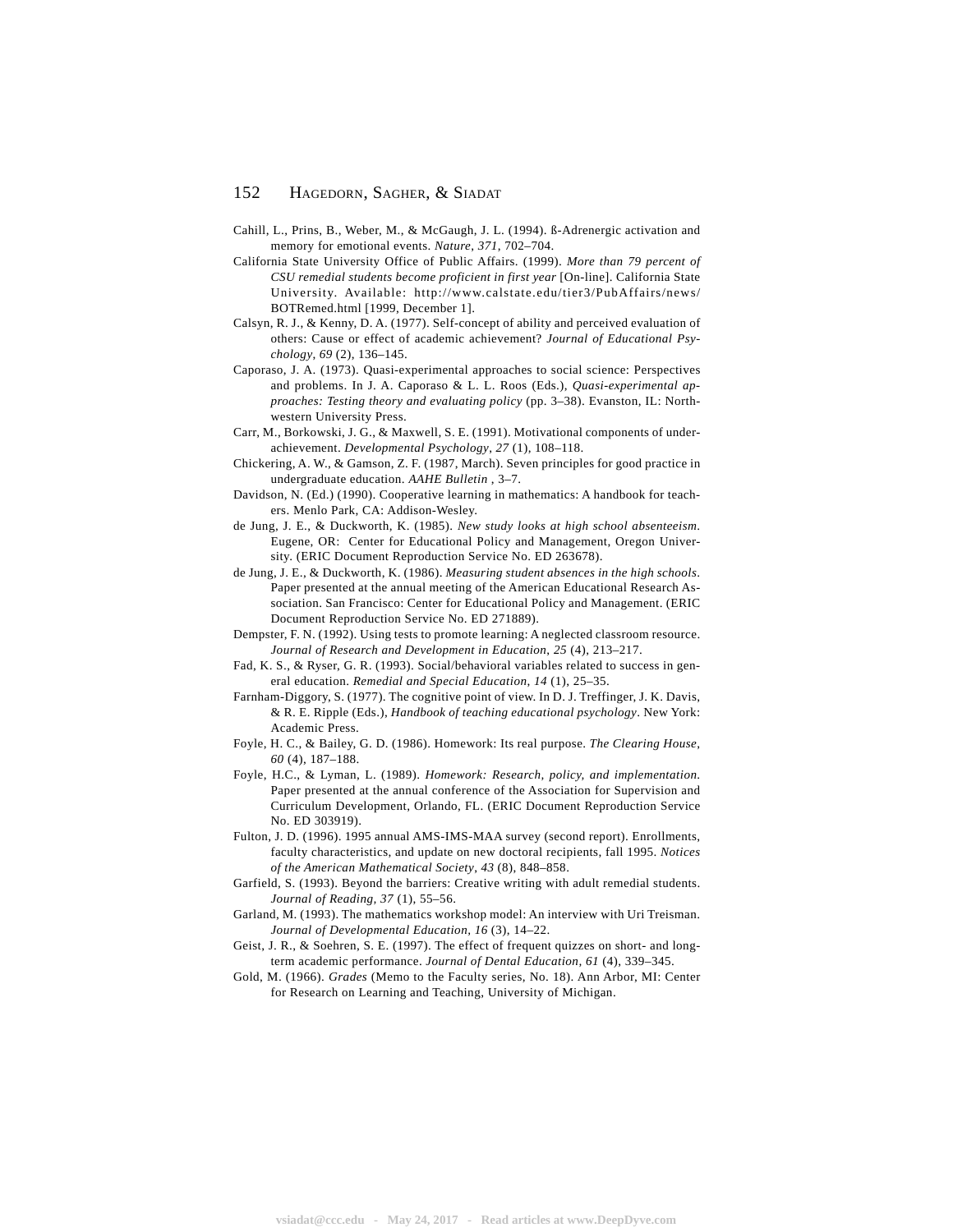- Grubb, W. N., & Kalman, J. (1994). Relearning to earn: The role of remediation in vocational education and job training. *American Journal of Education, 103* (1), 54–93.
- Halley, F. S., Kotesky, R. L., Swanson, J. M., & Tracy, R. J. (1973, October). *Computer applications in teaching and learning*. Paper presented at the Rochester area colleges' workshop on the use of computers in instruction, Rochester, NY. (ERIC Document Reproduction Service No. ED 093389).
- Hebel, S. (1999, December 3). N.Y. Board of Regents approves CUNY plan to limit remedial education. *Chronicle of Higher Education, 46* (15)*,* A33.
- Hiemenz, P. C., & Hudspeth, C. M. (1993). Academic excellence workshops for underrepresented students at CAl Poly, Pomona. *Journal of College Science Teaching, 23* (1), 38–42.
- Hodges, D. L. (1981). *How to teach effectively and get high student achievement and motivation*. Internal Report for Lane Community College, Eugene, OR. (ERIC Document Reproduction Service No. ED 220151).
- Hofer, B. K. (1994). *Epistemological beliefs and first-year college students: Motivation and cognition in different instructional contexts.* Paper presented at the annual meeting of the American Psychological Association, Los Angeles, CA. (ERIC Reproduction Service No. ED 379567).
- Horn, W. F., & Packard, T. (1985). Early identification of learning problems: A metaanalysis. *Journal of Educational Psychology*, *77* (5), 597–607.
- Johnson, D. W., & Johnson, R. T. (1989). *Cooperation and competition: Theory and research*. Edina, MN: Interaction Book Company.
- Keith, T. Z. (1982). Time spent on homework and high school grades: A large-sample path analysis. *Journal of Educational Psychology*, *74* (2), 248–253.
- Kleinsmith, L. J., & Kaplan, S. (1963). Paired-associate learning as a function of arousal and interpolated interval. *Journal of Experimental Psychology*, *65* (2), 190–193.
- Kleinsmith, L. J., & Kaplan, S. (1964). Interaction of arousal and recall in nonsense syllable paired-associate learning. *Journal of Experimental Psychology*, *67* (2), 124–126.
- Larson, C. O., Dansereau, D. F., O'Donnell, A., Hythecker, V., Lambiotte, J. G., & Rocklin, T. (1984). Verbal ability and cooperative learning: Transfer effects. *Journal of Reading Behavior, 16* (4), 289–295.
- Lee, Y. B., & Meyer, M. J. (1994). *Learning style differences between developmental studies and academic core college students: Implications for teaching*. (ERIC Document Reproduction Service No. ED 374751).
- Mason, E. J., & Bramble, W. J. (1978). *Understanding and conducting research: Applications in education and the behavioral sciences*. New York: McGraw-Hill.
- Mawhinney, V. T., Bostow, D. E., Laws, D. R., Blumenfeld, G. J., & Hopkins, B. L. (1971). A comparison of students studying behavior produced by daily, weekly, and threeweek testing schedules. *Journal of Applied Behavior Analysis*, *4*, 257–264.
- McKeachie, W., Pintrich, P., Lin, Y., & Smith, D. (1986). *Teaching and learning in the college classroom: A review of the research literature*. Ann Arbor, MI: University of Michigan, National Center for Research to Improve Postsecondary Teaching and Learning.
- Miglietti, C. L., & Strange, C. C. (1998). Learning styles, classroom environment preferences, teaching styles, and remedial course outcomes for underprepared adults at a two-year college. *Community College Review, 26* (1), 1–19.
- Millar, S. B. (1996). *A community approach to learning calculus: Fostering success for underrepresented ethnic minorities in an emerging scholars program.* Madison, WI: University of Wisconsin–Madison. (ERIC Document Reproduction Service No. ED 408180).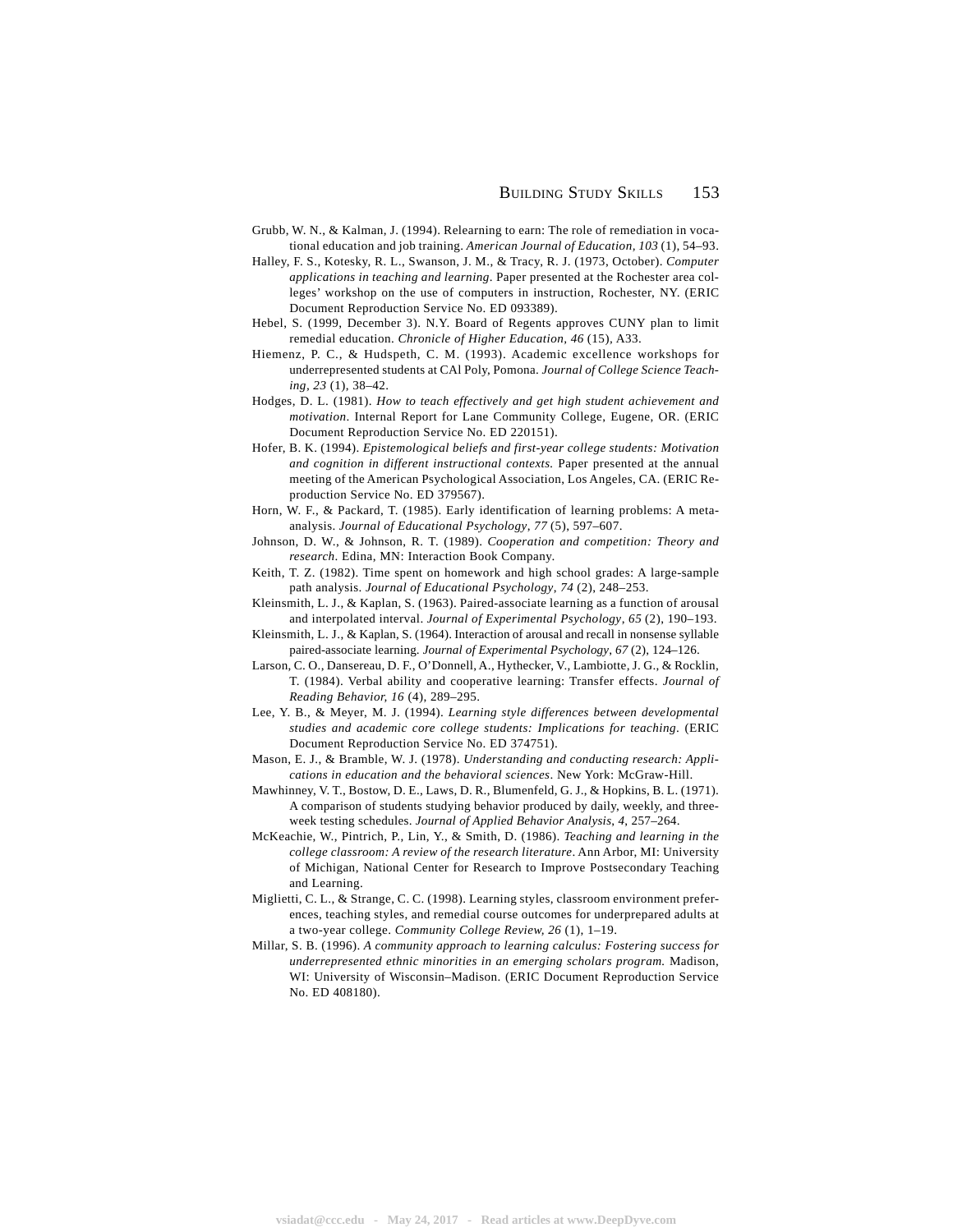- Miller, G. A. (1956). The magic number seven, plus or minus two: Some limits on our capacity for processing information. *Psychological Review, 63*, 81–97.
- Murray, H. G. (1991). Effective teaching behaviors in the college classroom. In J. C. Smart (Ed.), *Higher Education: Handbook of theory and research* (Vol. 7, pp. 135–172). New York: Agathon Press.
- Office of Planning and Research. (1995). Fall 1995 statistical digest—Richard J. Daley College. Chicago: City Colleges of Chicago.
- Nungester, R. J., & Duchastel, P. C. (1982). Testing versus review: Effects on retention. *Journal of Educational Psychology*, *74* (1), 18–22.
- Paschal, R. A., Weinstein, T., & Walberg, H. J. (1984). The effects of homework on learning: A quantitative synthesis. *Journal of Educational Research*, *78* (2), 97–104.
- Pintrich, P. R., Cross, D. R., Kozma, R. B., & McKeachie, W. J. (1986). Instructional psychology. *Annual Review of Psychology, 37*, 611–651.
- Robinson, C. (1994). *Motivating students to complete homework*. Master's thesis, Saint Xavier University, Chicago. (ERIC Document Reproduction Services No. ED 374175).
- Rosenshine, B. (1983). Teaching functions in instructional programs. *Elementary School Journal, 83*, 335–351.
- Rosenshine, B., & Stevens, R. (1986). Teaching functions. In M. Wittrock (Ed.), *The Handbook of Research on Teaching* (3rd ed., pp. 376–391). New York: Macmillan.
- Sharan, S. (Ed.). (1990). *Cooperative learning: Theory and research*. New York: Praeger Press.
- Shaw, K. M. (1997). Remedial education as ideological background: Emerging remedial education policies in the community college. *Educational Evaluation and Policy Analysis, 19* (3), 284–296.
- Slavin, R. E. (1983). *Cooperative learning*. New York: Longman.
- Slavin, R. E. (1990). *Cooperative learning: Theory, research, and practice*. Needham Heights, MA: Allyn & Bacon.
- Slavin, R. E. (1995). *Cooperative learning: Theory, research, and practice* (2nd ed.). Needham Heights, MA: Allyn & Bacon.
- Solomon, L. J., & Rothblum, E. D. (1984). Academic procrastination: Frequency and cognitive-behavioral correlates. *Journal of Counseling Psychology*, *31* (4), 503– 509.
- Soraci, S. A., Jr., Leggett, E. L., Dweck, C. S., & Valk, A. M. (1986). *Differential attentional functioning in learned-helpless and mastery-oriented children*. Paper presented at the annual meeting of the American Psychological Association, Washington, DC. (ERIC Document Reproduction Service No. ED 283083).
- Spitzer, H. F. (1939). Studies in retention. *Journal of Educational Psychology*, *30* (9), 641–656.
- Treisman, U. (1992). Studying students studying calculus: A look at the lives of minority mathematics students in college. *The College Mathematics Journal, 23* (5), 362– 372.
- The 12th Grade Results of the Third International Mathematics and Science Study (TIMSS). (1998, April). Available: http://nces.ed.gov/TIMSS/.
- Vratanina, G. M. (1988). *The effects of homework on learning*. Exit Project from Indiana University at South Bend, April 1988. (ERIC Document Reproduction Service No. ED 299237).
- Weinstein, C. E., & Mayer, R. E. (1986). The teaching of learning stategies. In M. Wittrock (Ed.), *The Handbook of Research on Teaching* (3rd ed., pp. 315–327). New York: Macmillan.